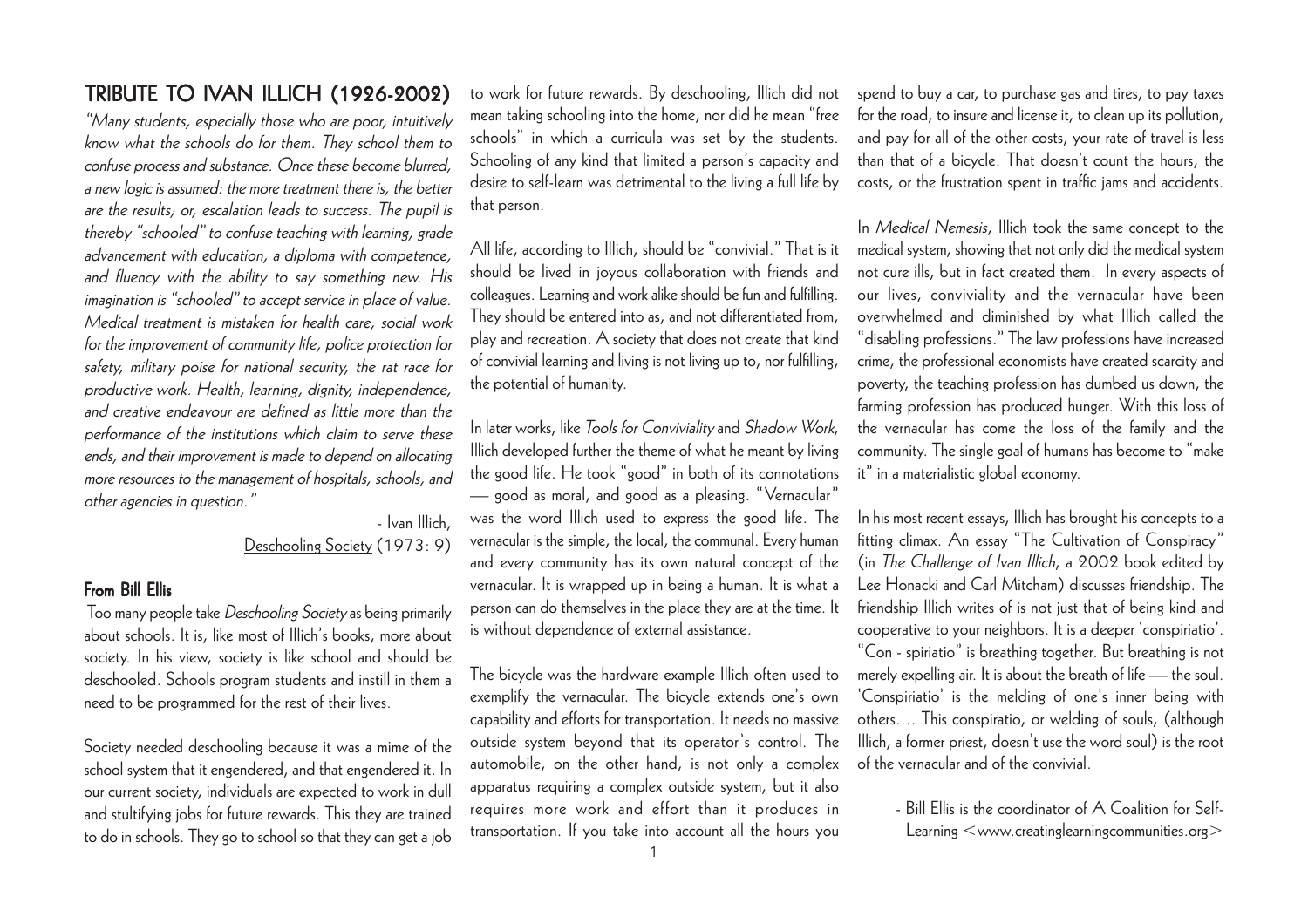"We can escape from these dehumanizing systems. The way ahead will be found by those who are unwillling to be constrained by the apparently all-determining forces and structures of the industrial age. Our freedom and power are determined by our willingness to accept responsibility for the future." - Ivan Illich Celebration of Awareness, 1969

#### **Remembering Ivan Illich...**

# From Kishore Saint

Ivan Illich, with whom I had the opportunity to work briefly in 1971 at CIDOC, Cuernavaca... Both Illich and Freire, as also Gandhi, have suffered through distorted instrumental interpretations which can be traced to the meta-narratives of the state and capital. This article goes to the source of the critique of schooling, and the system that maintains and extends it into society, but is unable to overwhelm or 'school' the human society/ communities/spirit. Indeed, this conversation on the internet and upcoming conference in Udaipur have the potential to make history through co-inspiration, an inner turning of the spirit or 'inquilab', 'navchetana', a new enlightenment, towards a resolve by the participants to move beyond 'schooling' into vernacular/community/nature spaces and cultures and create the possibility of a different future for humankind and the earth...

# From Maria Rortiz

Many of my teachers made me, not laugh, but smile when I asked something about Illich, because they always went on talking trying to scare us with the "terrible" and "mean" ideas of Illich. It's incredible how superficial they were.

# From Zaid Hassan

Illich entered my life recently, through his ideas and through stories of his life told by his friends. I heard a story told about him, where a friend of his was diagnosed with a serious illness. Illich was lecturing somewhere at the time. He dropped all his work, got on a plane and nursed his friend for many months, until she passed away.

Illich influenced the thinking of Wolfgang Sachs, John Holt, Gustavo Esteva, Madhu Suri Prakash, John Taylor Gatto, and many others. He had some thought provoking ideas about transportation, employment, health care and several other social issues. You can read more about Illich at these websites:

http://www.cogsci.ed.ac.uk/~ira/illich/ http://www.infed.org/thinkers/et-illic.htm http://philosophy.la.psu.edu/illich/profile.html

Most of Illich's books are on line and can be read or downloaded. "Deschooling Society" is on: http:// philosophy.la.psu.edu/illich/deschool/intro.html

> I've heard many such stories about Illich and they conclude with 'that's Illich for you.' These stories give his ideas a depth and an honesty that I've rarely experienced with people who think for a living. All too often there is a serious dichotomy between words and actions. Illich bought the two together in a unity rarely seen. Since the news of his death I find myself looking at the sky, the sun and the grass in a slightly different way. In life, his ideas travelled throughout the world, and now his physical essence, through nature's cycles, will travel through the world. A new pilgrimage has begun.

# From Pat Farenga

Experiencing Ivan dying as this learning society group is coming together is interesting, and inspiring. Ivan spread many seeds in many places throughout his life, and  $1<sup>1</sup>m$ grateful that some, such as yours, are sprouting!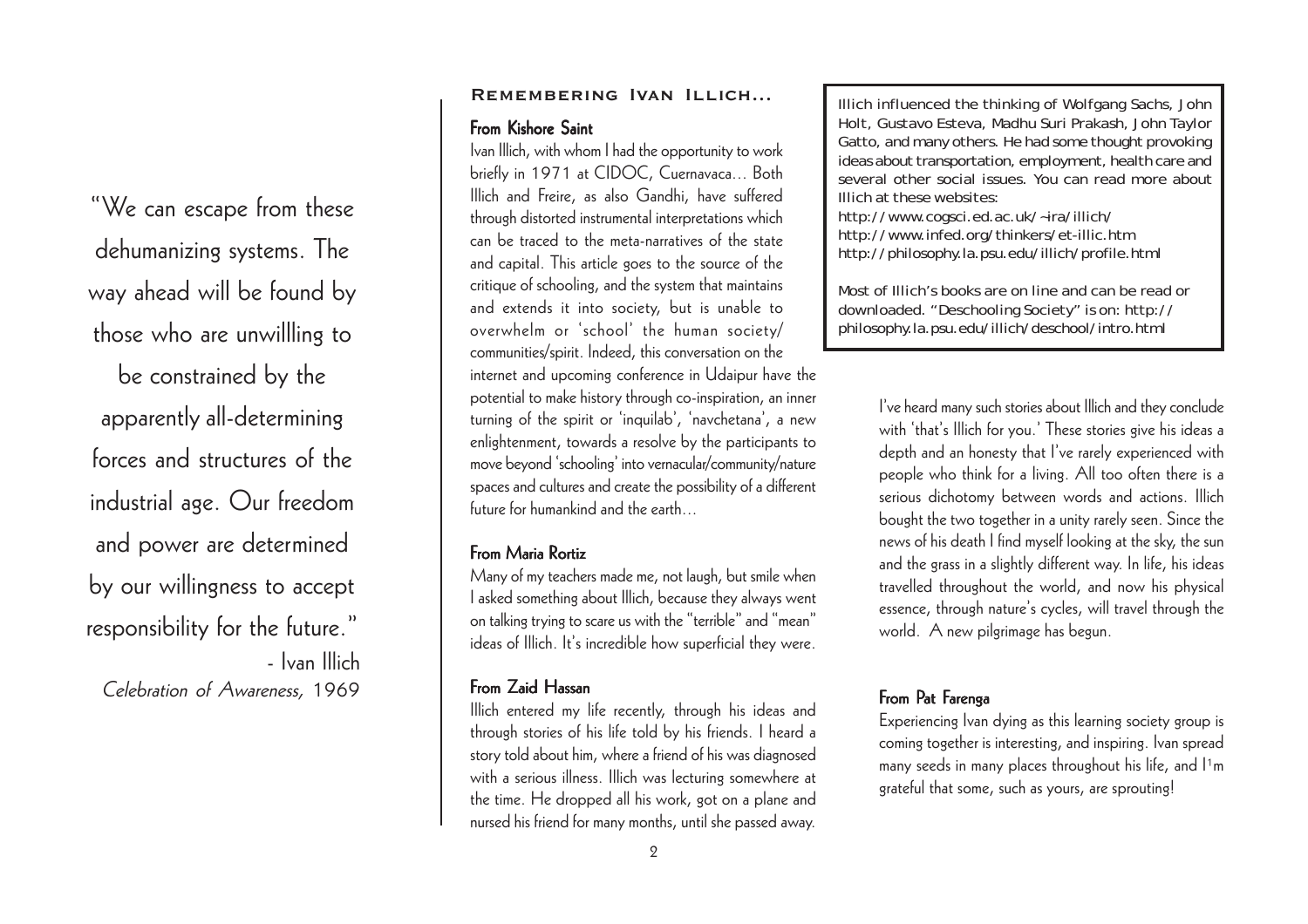"Most of you are seeking a new system of thought, a new system of economics, a new system of religious philosophy. Why are you seeking a new system? You say, 'I am dissatisfied with the old,' that is, if you are seeking. Now I say, don't seek a new system, but rather examine the very system in which you are held, and then you will see that no system of any kind will bring about the creative intelligence which is essential for the understanding of truth or God or whatever name you like to give to it. By the following of no system are you going to discover that eternal reality; but you are going to find it only when you, as individuals, begin to understand the very system that you have built up through the centuries, and in that system discover what is true and what is false." - J. Krishnamurti

# what if the systems today don't fit us?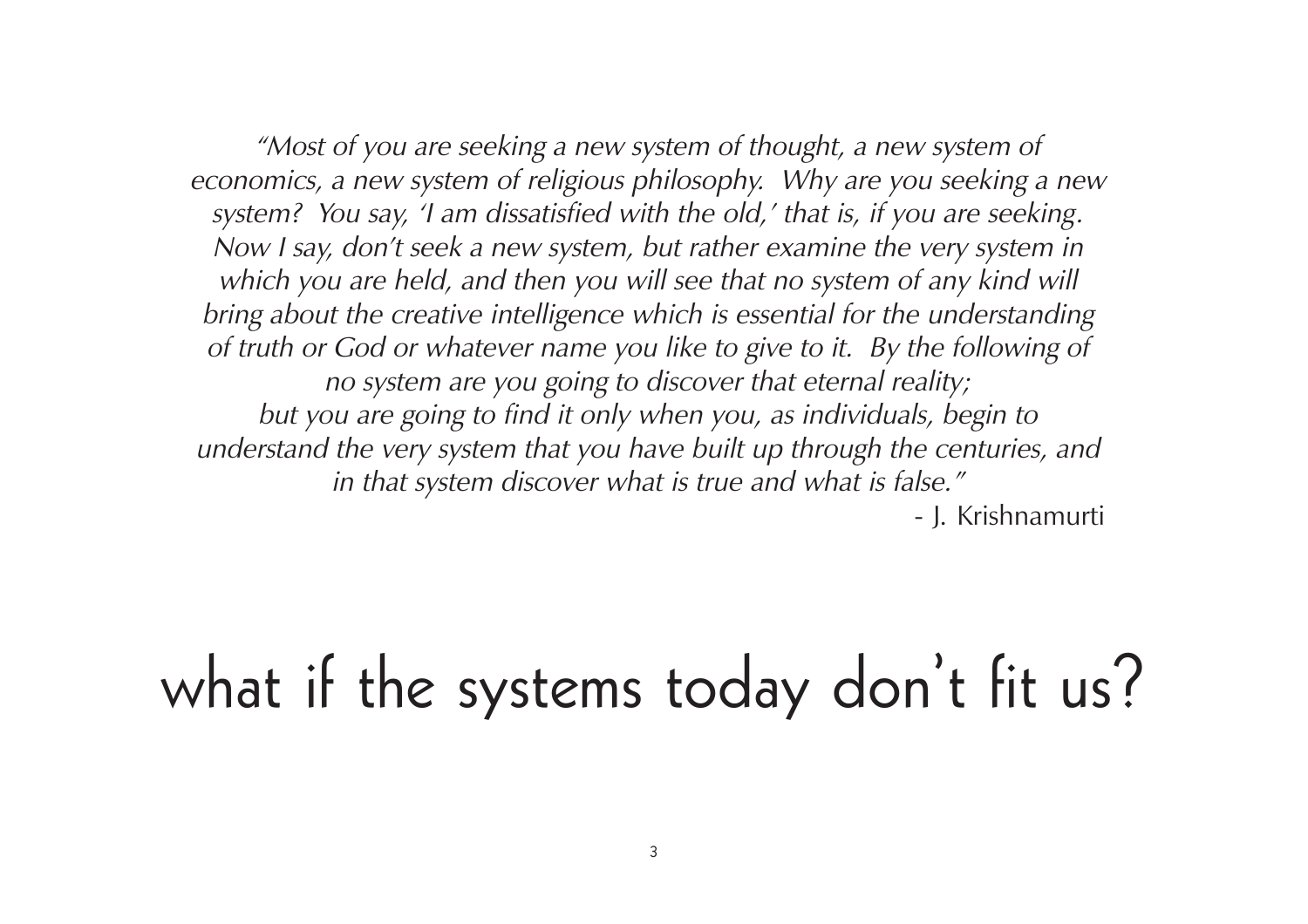#### **Pre-Conference On-Line Dialogue**

As a precursor to the Unfolding Learning Societies conference in Udaipur, we thought to begin the conversations around learning societies on-line. To invoke a very different kind of get-together — one that would embody the spirit and practice of learning societies — we felt it important for each person to take responsibility for creating the working agenda together. A number of people (full list available at the end) contributed to the internet-based dialogue, which consisted of three rounds of questions:

#### **Round 1**

*We ask that each of you send a short personal note about yourself to the group. In this note, please be sure to share some of the most meaningful learning/unlearning experiences of your life, some of your experiences with living in and trying to build different learning communities, and some of your most pressing questions and interests with which you are currently engaged.*

#### **Round 2**

- *- What reflections do you have on the articles in the three Learning Societies books? What ideas did you find inspiring or relevant for the contexts you live/work/play in? What do you think is missing?*
- *- What opportunities do you see in your own life, family, communities, work, etc. to help move us towards learning societies?*
- *- What are the challenges you see for unfolding learning societies?*
- *- What stories can you share which bring to life the concept and practice of learning societies?*

#### **Round 3**

*We would like to explore our hopes and expectations for the conference.*

- *- What would you like to learn? What would you like to share?*
- *- What kinds of processes and interactions would you like to see during our days (and nights!) together? What principles / practices / ways of interaction are working (or have worked) in your learning communities, which you would like to bring to Udaipur?*
- *- What is this conference not? What would you like to avoid?*
- *- What will make this gathering inspiring and magical for you?*

What follows are excerpts of peoples' responses to these various questions, organized under selected themes. A full copy of this pre-conference publication is available from Shikshantar or on-line at www.swaraj.org/shikshantar/preconferencepub.html

# **Why Do We Need to Talk about 'Unfolding Learning Societies'?**

# Getting to the Roots of Learning Societies From Kishore Saint

All living is learning and all living societies are learning societies. They cannot be otherwise. We are all born and grow up in learning societies. In this sense learning is a natural, ongoing process co-terminus with living. It happens unconsciously and intentionally, with purpose and without purpose and in a variety of ways and settings. It is personal as well as social. So what do we mean by 'unfolding learning societies'? Are we talking about the unfolding of something that is wrapped up, suppressed or potent like a bud or seed, something waiting to happen? What does this mean in today's context?

#### From Shah Jahan Baloch

I consider myself a very fortunate learner, because I am engaged with different communities, not only as co-learner in a critical discourse on prevailing development paradigms at IDSP, but in creating alternative community-based actions of community self-empowerment. So I have tremendous opportunities to share with learners concepts and new ideas to create learning societies through enriching the dialogue and participatory actions. Unfolding learning societies requires conceptual clarity and trust in communities. The challenge is 1) to produce more local content in local languages on education and development; 2) to use innovative approaches of communication with different sections of society; and 3) to preserve local wisdom.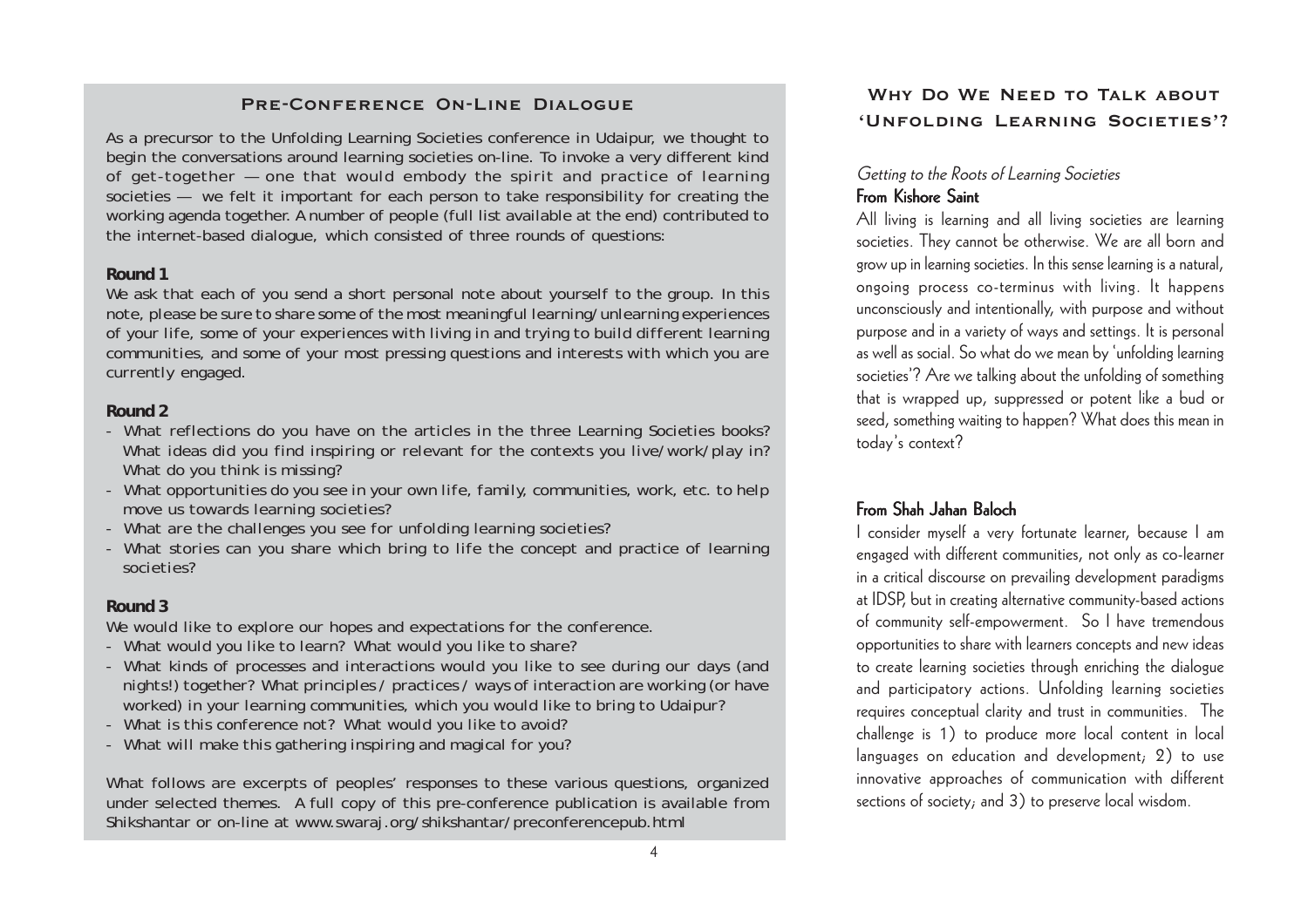# Challenging the Logic of Development and Globalization From Munir Fasheh

The logic embedded in universal thinking naturally leads to the belief that one person/ people/ nation/ country/ religion/ culture can be absolutely better than another (according to some supposedly universal measure!) and, thus, can impose their ideas and ways on the world at large. The belief that one's ideas and ways are universal or the best is not new. What is new (and exclusively characteristic of western civilization) is the successful diffusion/ dissemination, through "universal" tools (softly or coercively), certain beliefs and practices as universal. The most effective tool has been education as it has been conceived and practiced at least during the past 300 years - through a curriculum taught to all students, and through standards, measures, concepts and meanings that are assumed to be universal.

# From Claude Alvares

I have worked as an environmentalist for 25 years but have now decided to work in education as well. The problem begins at the school, where we disconnect children from nature and keep them in that state for fifteen to twenty years. We take them out of nature, imprison them in concrete boxes, teach them false associations between printed texts and the real world, and do much worse besides... After that, it becomes difficult to restore a loving relationship with nature. For people like us from a rich civilisation like India, we are also disconnected from our traditions, languages and civilisational ideals.

# From Arif Tabassum

Development has nothing to do for the prosperity of humans. When we look back in the history of last five hundred years, we can easily find the roots of today's development there. We know that our continents (Asia, Latin America, Africa) were brutally exploited in the name of "civilizing them". After World War II, strategies of exploitation sharpened the process of alienating people from their indigenous cultures, resources and creativities to convert them in consumers. They used term 'Development' this time, through which they are maintaining their objectives of exploitation on cultural, social and economic level till the day. The exploitation process is continued through the so-called development workers. The vested interests of these development workers are connected with the promotion of this 'development'. Their survival is conditioned with conventional development paradigm, their luxurious life is maintained with it. How can they deny it? It is so painful for them, when someone criticises their direction.

# From Zaid Hassan

In this instance, it struck me, that there's no point arguing or trying to prove that development is harmful. Rather the case must be made that the practitioner of the Western paradigm cannot legitimately tell the practitioner of another paradigm how to live (to put it mildly). The case must be made that the issue is one of simple imperialism and of 'the right to self-determination'. Gandhi did this, he appealed to the highest moral values of the British paradigm, using their language, while on the other hand living, experimenting and creating a uniquely Indian paradigm, that of swaraj. If we are to 'unfold learning societies' then we must figure out how to create the freedom to do so without the very damaging interference of the Western paradigm.

"What really struck me was the question – 'What is a human being?' Are we animal, vegetable or mineral? These concepts become the basis for creating a foundation for the development of attitudes supportive to the realisation of human dignity. After reading this book, I realised how profound is this subject of a simple thing as 'human dignity'. Attending to symptoms, addressing salient causes of poverty, prejudice, abuse and every other form of inequality and violence we can bring about change, but attending to root causes is also important, may be we can create meaningful social and economic transformation."

Sugandhi Baliga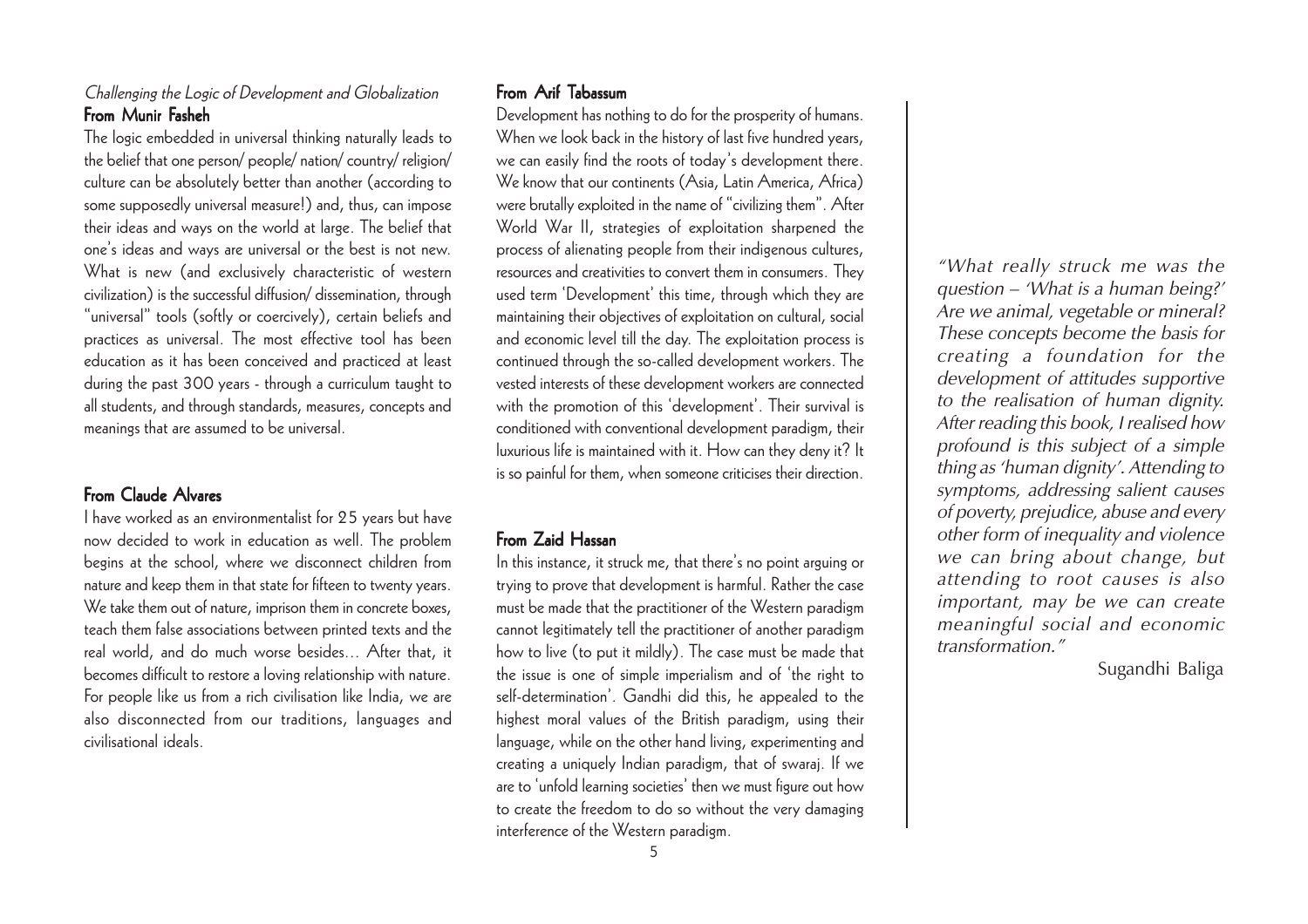"In today's world, the education system offers itself as a willing servant of globalisation. Its principal obsession appears to be how to link us spiritually instead with the global economy. Hence the concern with the manufacture of voluntary and involuntary serfs that will sacrifice their lives to ensure the global production machine keeps running without a hitch in exchange for consumer trivia. How do we ensure free education in such a society? We cannot, even if we tried. There appears to be a fundamental contradiction between modern education and the achievement of freedom and the effective functioning of learning societies.

Those of us who are resisting globalisation are therefore encouraging revolts against education as well. I am looking forward therefore to meeting great monkey-wrenchers, mischief-mongers and troublemakers at Udaipur. Because of the vast influence of the education system on humanity over the past century, I have found these now comprise an endangered species."

Claude Alvares

"My affiliation to IDSP forced me to greatly rethink some of my perceptions. Here I came to know about the dehumanizing role of schooling, media and the perversion of cultural values and traditions. I am also rethinking the biased teachings of religion. Similarly my orientation about culture was limited to the apparent component. I came to know the essence of cultural values for helping the masses in solving their economic, social and political problems. The local participatory approaches of working for the collective community were not so important to me. My exposure about culture as a source of empowerment and learning was not obvious. Similarly, I was not critical enough about cultural pathologies, which are affecting the lives of thousands of human beings."

Noreen Bano

#### **The Essence of Study**

Late one night, Reb Dov Ber (the "Mitler Rebbe" of Chabad) was up studying Torah in his parents' house in Liadi. Suddenly, there was a knock on his chamber door, and his father, Rabbi Shneur Zalman, the first Rebbe of Chabad, walked in. Reb Dov Ber stood in respect.

"My son, what were you studying just now?"

"I was studying the kabbalistic writings of the Arizal, father," Reb Dov Ber replied.

"Do you find them profound?" Reb Shneur Zalman asked.

"Father, they contain the secrets of the universe."

"And do they uplift you?"

"When I study them, I feel as if I were standing before the Supernal Assembly."

His father paused. "My son, several minutes ago, on the floor just below you, a baby fell out of its crib and was crying. I was upstairs, also studying. But when I heard it cry, I ran downstairs to help, for I was sure that you were asleep . . . . No matter how profound and uplifting is the study of Torah, one must never become so engaged that he fails to hear the cries of another human being."

> (C) Eliezer Shore, Bas Ayin, www.shemayisrael.com/shavous/ chassidic\_stories.htm (shared by Jan Visser)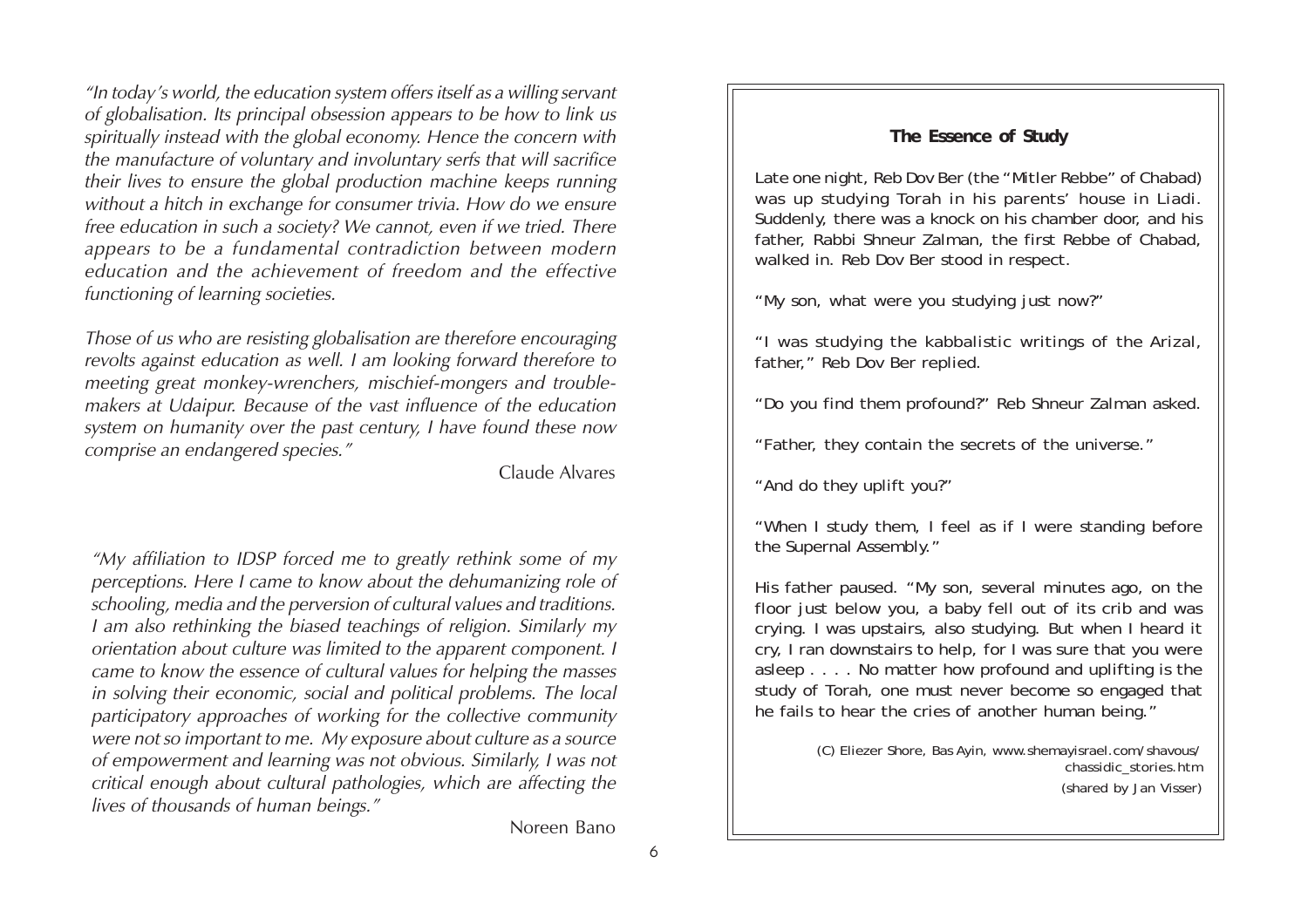#### **Reflections on Learning**

What Is Learning?

### From Manish Jain

- Meaningful learning takes place in the context of authentic practice. - Meaningful learning involves linking the hands, heart and mind (working with one's hands is critical).

- Meaningful learning involves dialogue, particularly the ability to listen in different ways.

- Being in close and continuous interaction with nature and its processes/cycles is essential for understanding oneself and the world.

# From Rai Sethia

From a culture of teaching and passive information acquisition, we should actively promote a culture of life-long learning which nurtures flexible learning processes of questioning, analysing, feeling, reflecting, owning knowledge, negotiating, doing, self-motivation, patience, communication, collaboration, creativity, self-discipline, tackling stress, dealing with conflict and self-confidence...

#### From Ashraf Patel

To me, learning is about breaking boundaries and creating personal and social spaces for exchange. Learning to me is an adventure which everyone must have a right to go on. Learning is about change - it cannot be passive. Learning to me is value loaded - it must bring about peace.

#### From Jason Fernandes

Learning as a process of looking beyond what is presented to ... us by the System. Looking beyond to what exists, to the possibilities of what could. To broadening my experience base, and moving out of ruts that I may have been. Ruts of class, of cultures I have grown up with, of urban settings etc.

#### From Rustam Vania

Life is an emotional response. So is learning. Primarily. For that, guess I need to follow my heart. So why does school concentrate on my head? The easy task is to learn, the more difficult task is to unlearn! It's the latter that I find intriguing and challenging.

### From Anita Borkar

One and a half decades of working with various groups, including children, parents, teachers, farmers and women in the villages, on initiatives to understand and facilitate human communication, I have been enriched by their wisdom and ways of learning. Growing with my ten-year young daughter Sakhi has taught me in abundance about nuances of life and living and a constant reminder that learning is indeed a continuous and joyful process, more so in an environment of trust and mutual respect.

# From Ravi Gulati

I think one of my most meaningful unlearning and learning (and aren't the two always together! to use a Hindu analogy, Siva, the destroyer, is worshipped in the form of the linga, a symbol of creation) has been the realization that there's no escaping 'doing' in order to move on the path of 'understanding'. At the risk of making mistakes, even terrible ones sometimes, we can never wait for a total understanding to dawn first, before we begin to play our role in this mysterious world in which we find ourselves.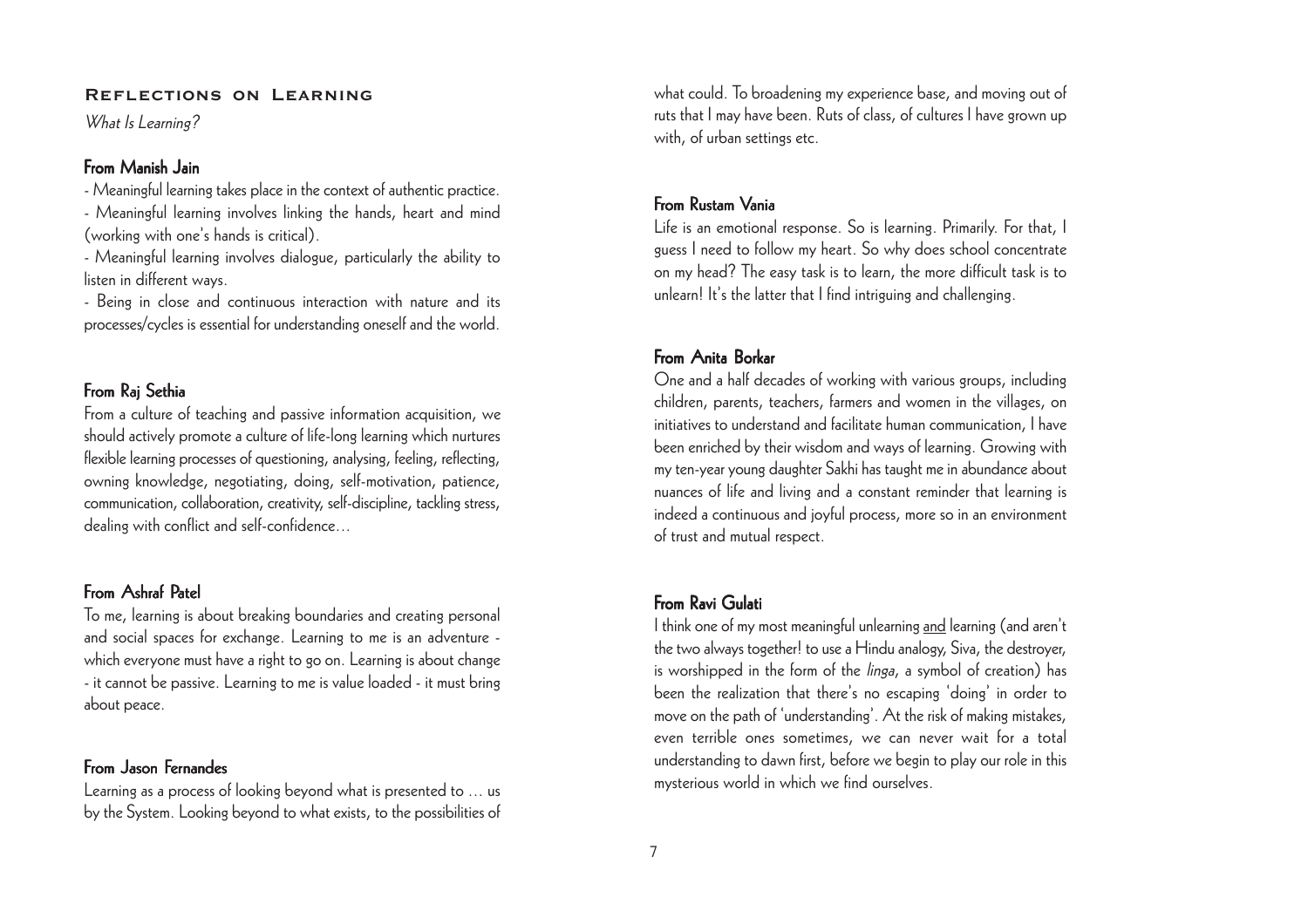"One day somebody asked me a question, 'Can you share an experience from which you learnt something?' This was a difficult yet exciting question for me. When I reflected on it I realised that learning was very natural and spontaneous process for me. All the experiences were learning experiences for me. But that question made me very conscious and my learning process also became very conscious. This criticality and reflection helped me discover myself, my relationships with my world and became part of my work while dealing with MEDIA in Abhivyakti."

Sujata Babar

"Some of the things I have unlearnt during this time: that the only way to be prepared for the future is to plan out exactly what you're going to do well in advance; that my education would be completed in university and professional training courses in the years immediately after; that there is one objective truth in all cases, which, with enough research and enquiry, would become apparent to any person who thought logically." Alok Singh



Image by Ravi Gulati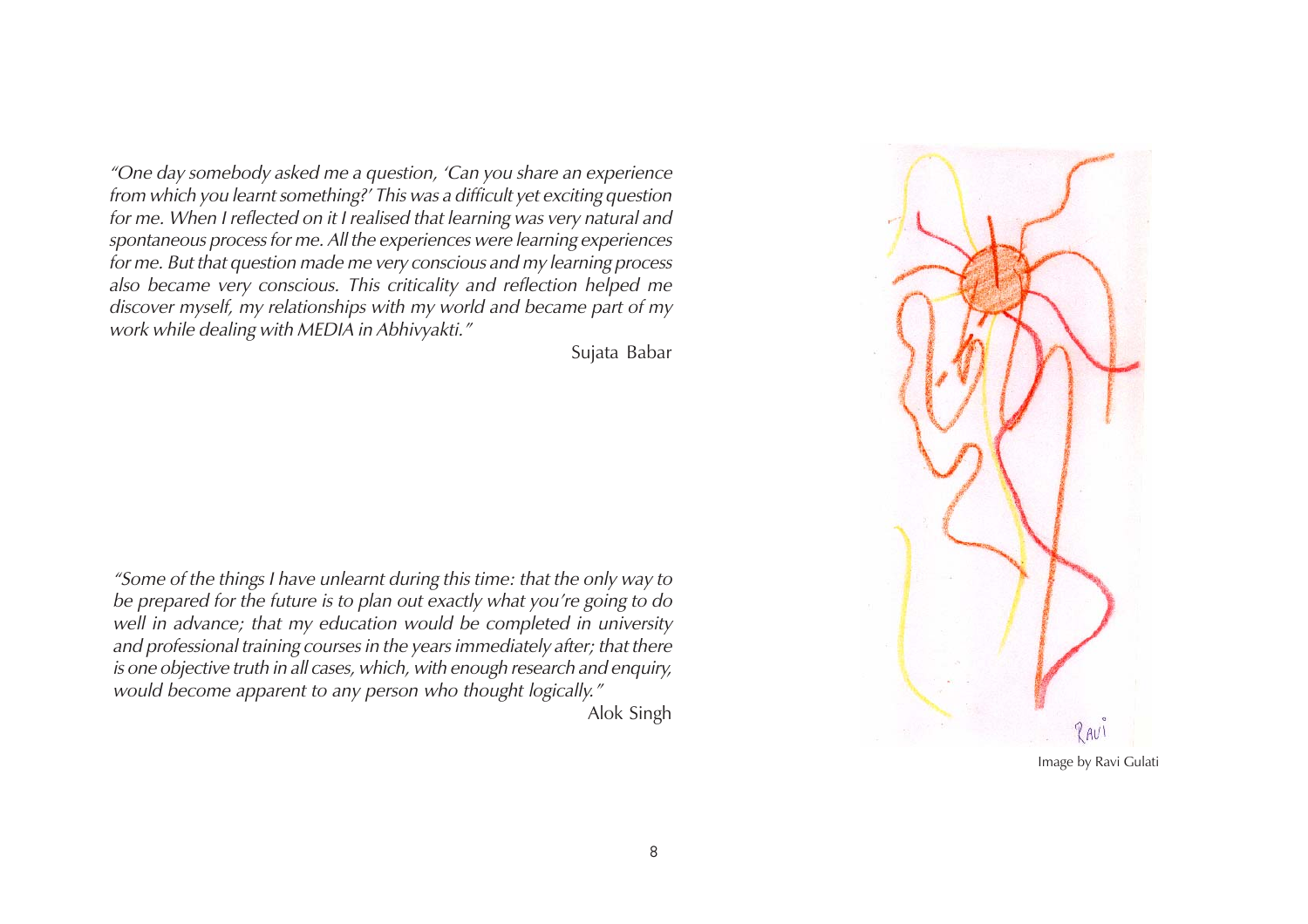# From Sugandhi Baliga

Let me share one of my experiences when I played a game: Each of us were given certain tasks to perform in the whole group. I received the task of grabbing notes from others. As soon as the time began, I was so unconsciously following the instructions that I did not know why was I following the instruction without even questioning what is the purpose of this game…. While grabbing, I also realised I was getting violent if there was resistance from the other side. Violence is so deep rooted in me, that it does not seem to be coming across very consciously but while engaging with the community with a specific goal, my values were emerging so clearly. I was stunned at myself for that kind of behaviour in the group.

# From Susanne Schnuttgen

We are trying to share our learning/un-learning experiences, but I realized that my most important ones are very intimate and personal, almost sacred... They unfolded in my relations with people I love and care about, with situations and challenges that I never expected to be confronted with. They involved situations where logic does not take you very far, where you need to trust that things will move on and eventually for the better. Stories about human learning are stories about hope, love and creativity. They are part of our process of losing our innocence and discovering new dimensions of life and our relations to the people and the world around us.

# From Yusef Progler

Unlearning... I am still trying to figure out how I learned all that stuff that needs to be unlearned! That has to be part of our work, too, I think, identifying those pervasive sorts of daily life lessons that are reinforced in myriad ways by family, friends, society, media. But my earliest unlearning experiences were visceral and emotional, not intellectual. I was alienated from school and church at a very early age, they just didn't feel like places I wanted to be. Various incidents of personal violence targeting my perceived identity, real or imagined, sensitized me to racial hatred. Misguided teaching reforms in grade school turned me away from reading, and so I spent a lot of time in non-literary endeavors, like art and music.

#### From Arif Tabassum

Loralai is culturally a very rich area, its folk literature; local cultural values etc. are full of energy that generates collectivism, mutual accountability, learning and interdependency. The learning processes in these communities were rooted in their culture and agriculture. These two factors of their life were providing opportunities of mutual learning and interdependency to them. We can say these communities were learning communities, the spaces of agricultural farms, mosque, baitak, nasta, mailmastia, indigenous sports and day to day interactions among them were learning spaces. In these spaces each and every community member participates and learns from other's experiences. These spaces were rich sources of knowledge sharing and skills learning...

"When I was a political activist my perception was that the culture and religion are the core obstacle of progress and we have to overcome this by throwing out it, for the development the society should adopt modern principals then it will be developed. But when I learned that how the culture could be a source of collective reflection, learning and reconnecting the society to nature. How the world religions can contribute to bring back the humanity to its origin and soul. Now my efforts are to interact with communities in a learning discourse on the concepts of development, change and culture."

Shah Jahan Baloch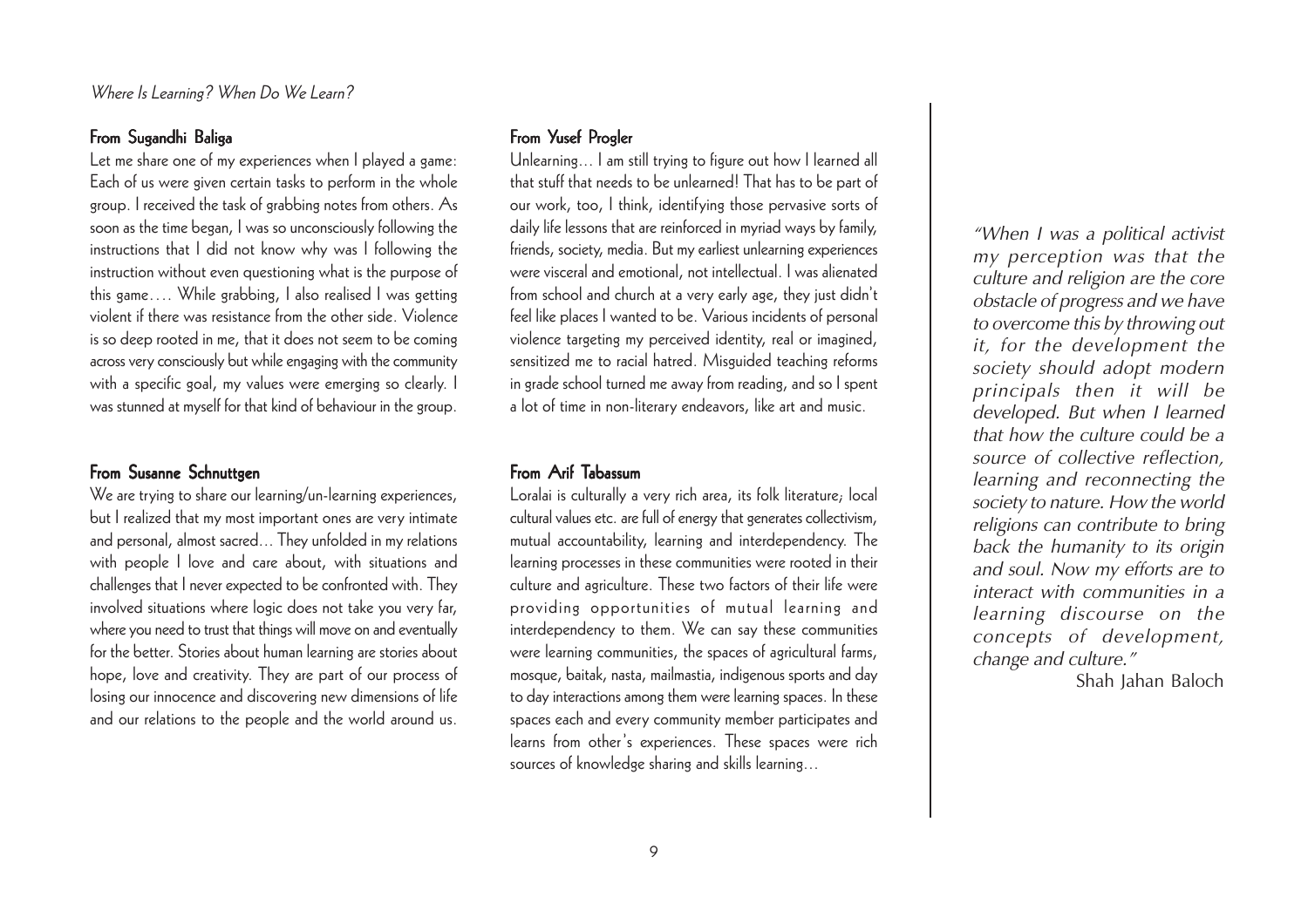Once upon a time there was a bird. It was ignorant. It sang all right, but never recited scriptures. It hopped pretty frequently, but lacked manners. Said the Raja to himself: 'Ignorance is costly in the long run. For fools consume as much food as their betters, and yet give nothing in return.'

He called his nephews to his presence and told them that the bird must have a sound schooling. The pundits were summoned, and at once went to the root of the matter. They decided that the ignorance of birds was due to their natural habit of living in poor nests. Therefore, according to the pundits, the first thing necessary for this bird's education was a suitable cage. The pundits had their rewards and went home happy.

A golden cage was built with gorgeous decorations. Crowds came to see it from all parts of the world. 'Culture, captured and caged!' exclaimed some, in a rapture of ecstasy, and burst into tears. Others remarked: 'Even if culture be missed, the cage will remain, to the end, a substantial fact. How fortunate for the bird!' The goldsmith filled his bag with money and lost no tune in sailing homewards.

bird. With proper deliberation he took his pinch of snug: as he said: 'Textbooks can never be too many for our purpose!' The nephews brought together an enormous crowd of scribes. They copied from books, and copied from copies, till the manuscripts were piled up to an unreachable height. Men murmured in amazement. 'Oh, the tower of culture, egregiously high! The end of it lost in the clouds!' The scribes, with light hearts, hurried home, their pockets heavily laden.

The nephews were furiously busy keeping the cage in proper trim. As their constant scrubbing and polishing went on, the people said with satisfaction: 'This is progress indeed!' Men were employed in large numbers and supervisors were still more numerous. These, with their cousins of all different degrees of distance, built a palace for themselves and lived there happily ever after.

Whatever may be its other deficiencies, the world is never in want of fault-finders; and they went about saying that every creature remotely connected with the cage flourished beyond words, excepting only the bird. When this remark reached the Raja's ears, he

The Parrot's Training The pundit sat down to educate the summoned his nephews before him remount his elephant, when the summoned his nephews before him and said: 'My dear nephews, what is this that we hear?' The nephews said in answer: 'Sire, let the testimony of the goldsmiths and the pundits, the scribes and the supervisors be taken, if the truth is to be known. Food is scarce with the fault-finders, and that is why their tongues have gained in sharpness.' The explanation was so luminously satisfactory that the Raja decorated each one of his nephews with his own rare jewels.

> The Raja at length, being desirous of seeing with his own eyes how his Education Department busied itself with the little bird, made his appearance one day at the great Hall of Learning. From the gate rose the sounds of conch-shells and gongs, horns, bugles and trumpets, cymbals, drums and kettledrums, tomtoms, tambourines, flutes, fifes, barrelorgans and bagpipes. The pundits began chanting mantras with their topmost voices, while the goldsmiths, scribes, supervisors, and their numberless cousins of all different degrees of distance, loudly raised a round of cheers.

> The nephews smiled and said: 'Sire, what do you think of it all?' The Raja said: 'It does seem so fearfully like a sound principle of Education!' Mightily pleased, the Raja was about to

fault-finder, from behind some bush, cried out: 'Maharaja, have you seen the bird?'

'Indeed, I have not!' exclaimed the Raja. 'I completely forgot about the bird.' Turning back, he asked the pundits about the method they followed in instructing the bird. It was shown to him. He was immensely impressed. The method was so stupendous that the bird looked ridiculously unimportant in comparison. The Raja was satisfied that there was no flaw in the arrangements. As for any complaint from the bird itself, that simply could not be expected. Its throat was so completely choked with the leaves from the books that it could neither whistle nor whisper. It sent a thrill through one's body to watch the process.

This time, while remounting his elephant, the Raja ordered his State ear-puller to give a thorough good pull at both the ears of the faultfinder. The bird thus crawled on, duly and properly, to the safest verge of inanity. In fact, its progress was satisfactory in the extreme. Nevertheless, Nature occasionally triumphed over training, and when the morning light peeped into the bird's cage it sometimes fluttered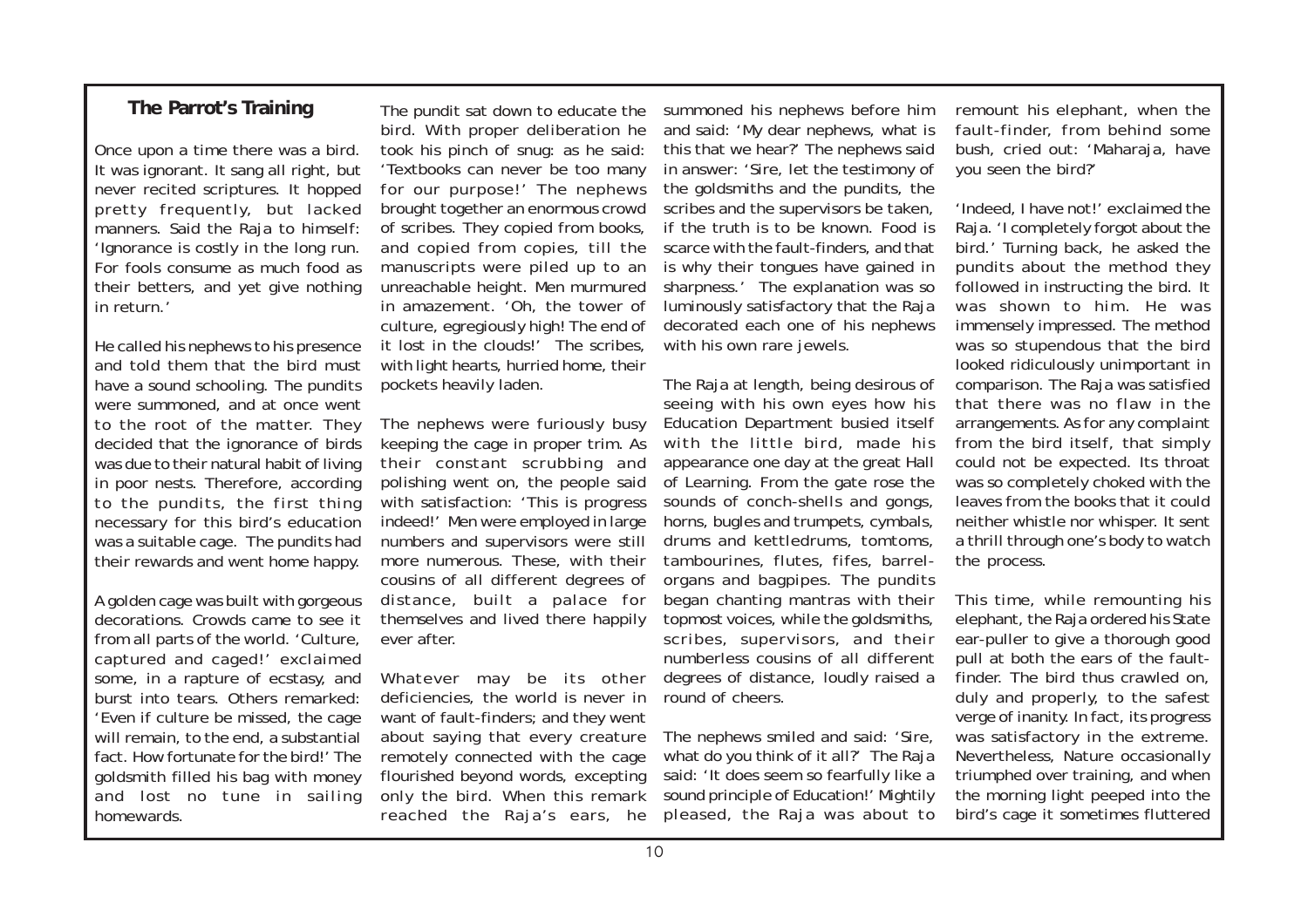its wings in a reprehensible manner. And, though it is hard to believe, it pitifully pecked at its bars with its feeble beak.

'What impertinence!' growled the kotwal. The blacksmith, with his forge and hammer, took his place in the Raja's Department of Education. Oh, what resounding blows! The iron chain was soon completed, and the bird's wings were clipped. The Raja's brothers-in-law looked black, and shook their heads, saying: 'These birds not only lack good sense, but also gratitude!' With text-book in one hand and baton in the other, the pundits gave the poor bird what may fitly be called lessons! The kotwal was honoured with a title for his watchfulness, and the blacksmith for his skill in forging chains.

The bird died.

Nobody had the least notion how long ago this had happened. The fault-finder was the first man to spread the rumour. The Raja called his nephews and asked them, 'My dear nephews, what is this that we hear?' The nephews said: 'Sire, the bird's education has been completed.'

'Does it hop?' the Raja enquired. 'Never!' said the nephews. 'Does it fly?' 'No.' 'Bring me the bird,' said the Raja.

The bird was brought to him, guarded by the kotwal and the sepoys and the sowars. The Raja poked its body with his finger. Only its inner stuffing of book-leaves rustled.

Outside the window, the murmur of the spring breeze amongst the newly budded asoka leaves made the April morning wistful.

> - Rabindranath Tagore (shared by Shilpa Jain)

#### **Reflections on the Culture of Schooling**

# From Norman Longworth

Where, I ask myself, did the pure joy I experience when listening to and understanding great music come from? In my culture that would be Beethoven, Brahms, Mozart and countless other composers whose contribution to human happiness is beyond price. Where, equally, does the facility to understand and enjoy a Shakespeare play, or appreciate the beauty of language used by Wordsworth, Byron and a thousand other poets come from? Where does my great love of history, geography, art, travel, science and literature originate?

I think that it comes from great teachers who did not impose their thoughts upon me but who opened the doors of perception and allowed me to walk inside and experience the treasure within. Those teachers were in the schools I went to… 'teaching' for me is not the imposition of another's ideas or knowledge, but the expert opening up of the mind and the intellect to allow it to take in the understanding, beauty and wisdom of our passage on this earth. Perhaps the problem is not the school, but the stifling system which puts teachers into the position of information brokers within artificially fragmented subject areas.

# From Arif Tabassum

In our communities we have thousands of examples of personalities and as well as of communities which are never even entered in the school but they know history, geography, literature, astronomy and many other natural and social sciences very well than many schooled and 'educated' people. Do you think that the sense of competition, fear of grading, burden of homework, tension of exams, keeping children in fear of punishment and greed of rewards that take place in schools, can produce great thinkers, practitioners and challenging personalities in our societies?

# From Jan Visser

Perhaps the most serious problem with schooling as we know it is the monopolistic hold that the idea of schooling has acquired, over time, on people's thinking about learning, resulting in the generic perception that 'learning is what you do in school,' thus implying that learning is the result of instruction and nothing else. Deschooling, in my view, is not doing away with the school. It's doing away with a suffocating mindset about the school and then reconsidering how human learning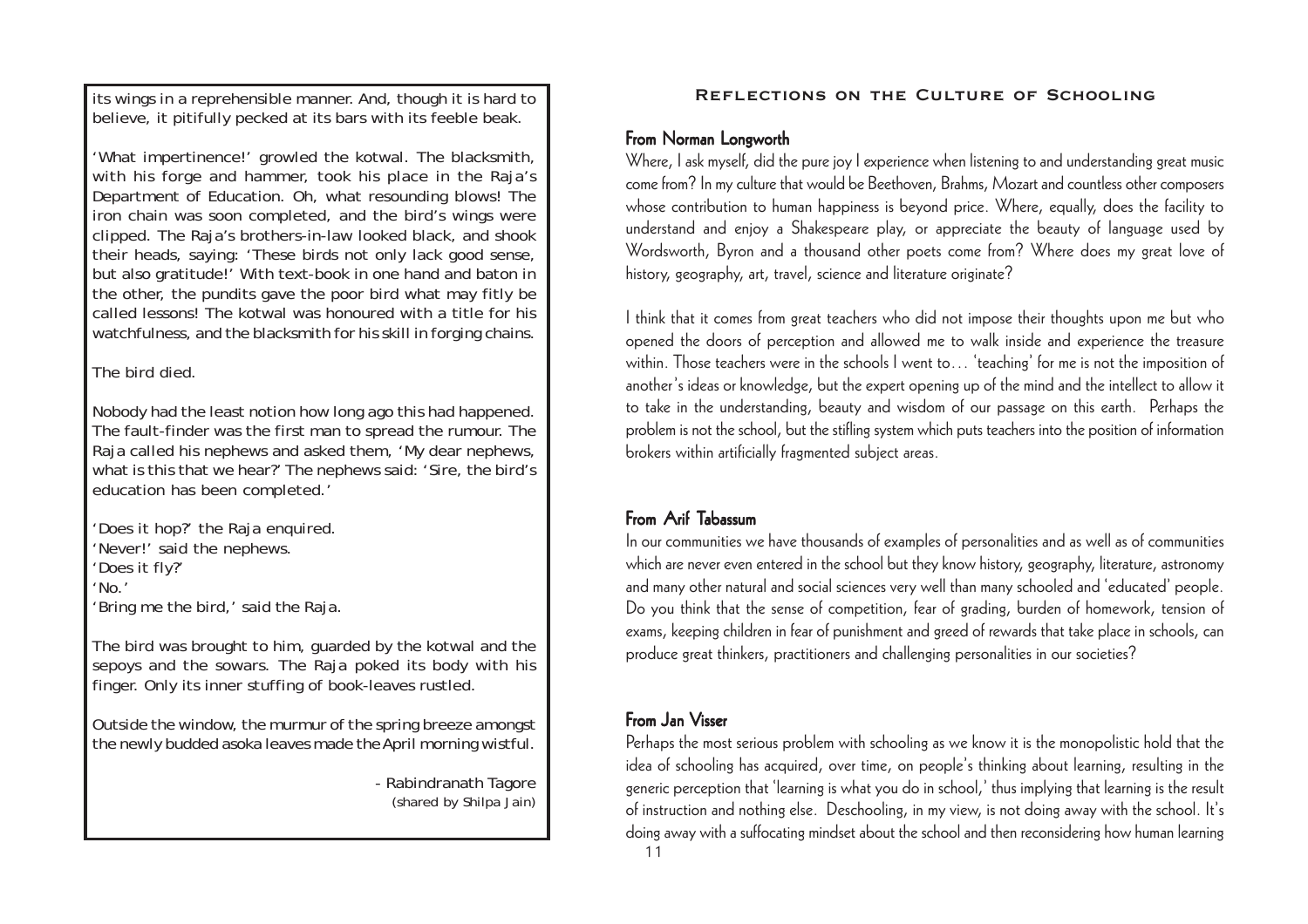"Had I the opportunity to be with you, I would have loved to share the experience of my son who is schooling in France in a bilingual and quite an elitist school. He left school to travel with us to India at the age of 8. For a year he home schooled and travelled extensively with his father while I was busy trying to get Liberate School going. On our return from India, he had to get back to school which is compulsory in France and besides he was very eagerly looking forward to it.

The dilemma the kid (and parents!!!) went through the following year is a long and interesting story. He is not sure he likes school but does not admit he dislikes it. He questions what the teachers had to say. He wants to be there but not really! He does prefer having a teacher explaining things to him and did not really like his father changing roles to become his teacher at the same time, but finally he prefers his father explaining a few things to him and so on... one issue seems interesting to explore would be the children's experiences about schooling and life with real life stories of children." Sheela Pimpare

can best be facilitated in whatever settings (including some that we may continue to call school), by whatever means, for multiple purposes, and driven by the concern to explore learning in its fullest richness.

#### From Sudhir Pattnaik

Since most of us have come out of the same

or similar systems of education of which we have become critical now and therefore, are seeking alternatives, there is a need to learn form the originals who have never taken part in any so called systems of education. We need to reflect also on how these people are defining 'learning', 'schooling' and 'education'. For the last 12-13 years I have been frequently visiting areas where these originals live in and I have felt how wisdom lives there eternally… the real teachers in my life have been the 'unschooled' ones who have never come anywhere nearer to the so called systems of education.

# From KB Jinan

In the present technological culture, the notion of knowledge has shifted the center of knowledge from Nature to human, from collective to ego, from heart to intellect/mind, from



intuition to reason, from experience to information, from holistic to compartmental. The effects of the modern education on the individual are compartmentalization, alienation, boredom, intellectualization, conceptualization, etc. The larger and more dangerous effects of modern education on the planet are that we

have destroyed its ecosystems, finished non-renewable wealth, made extinct many animals, plants, etc.…

The worst pollution is the pollution of words and concepts and books. Knowledge evolved out of experience is meaningful and is within the context of living. But the concepts created from abstraction are endless and most often meaningless. Deeper and authentic experience can evolve deeper knowledge. Anthropo-centered or euro-centered knowledge cannot become holistic. Only by accessing the nature's knowledge, which is accessed by all life forms, can there be holistic knowing. The only way to access this knowledge is to de-intellectualize and listen deeply and honestly to our inner being. Holistic knowledge is not a matter of more information, sensitive or otherwise. What is required is a qualitative change from within.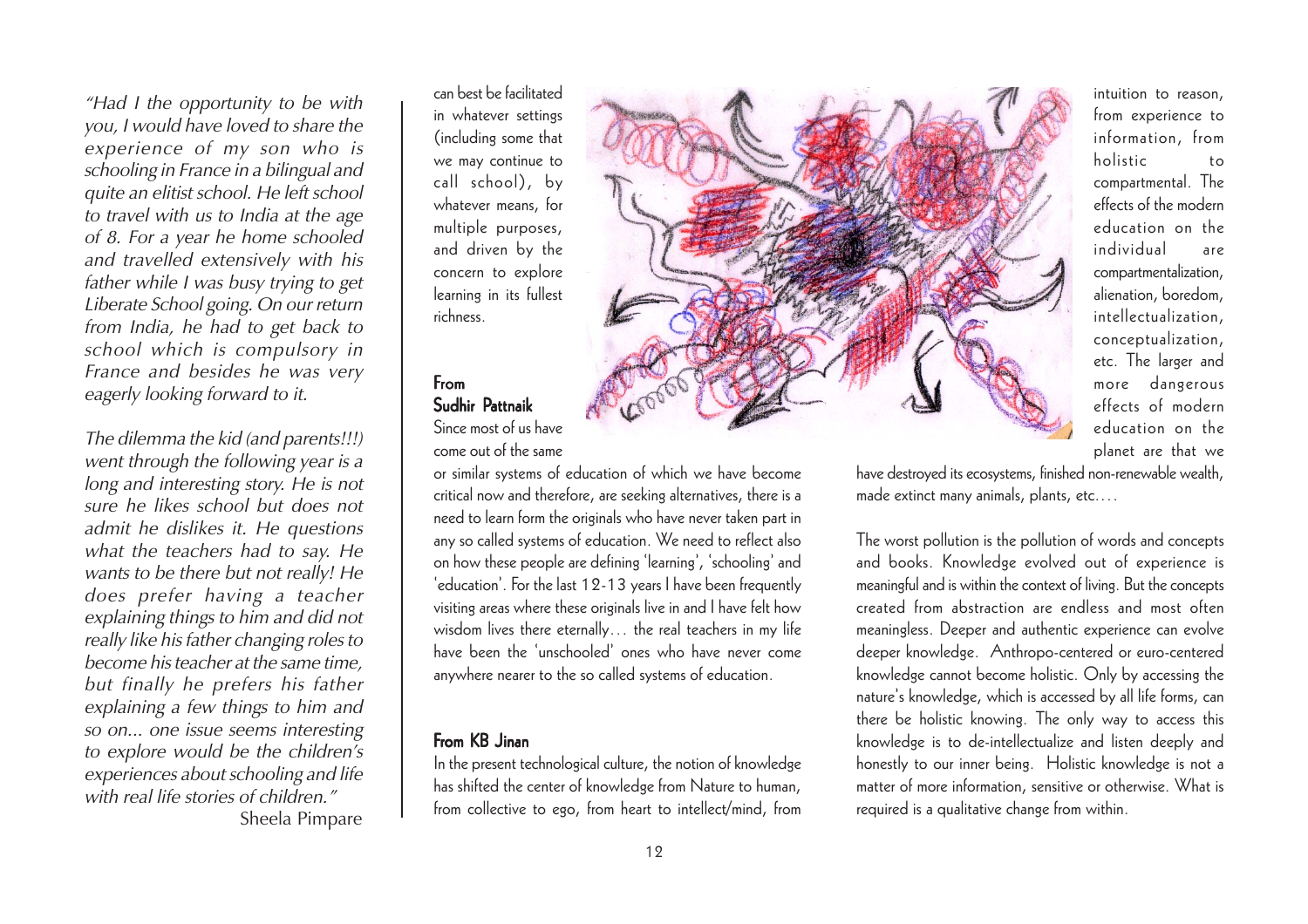#### **Deschooling Society Revisited**

Thirty years ago, Ivan Illich, in Deschooling Society (Marion Boyars: London, 1971) argued for the 'disestablishment of schools'. Deschooling was not about (naively) closing down schools, but was a metaphor for deinstitutionalizing our lives. Illich tried to warn us about the cataclysmic man-made miseries that are emerging as by-products of industrialized society and dominant notions of Development and Progress.

Driving this process are 'manipulative social institutions' such as hospitals, schools, etc. Illich called these institutions 'false public utilities' because they aggravate the very problems (physical pollution, social polarization and psychological impotence) that they claim to do away with. What makes these institutions dangerous is that they replace our autonomous modes of living (based on selfreliance and interdependence) with heteronomous modes (that rob us of our confidence to 'do' without professional care or external certification). As a result, "rich and poor alike…view doctoring oneself as irresponsible, learning on one's own as unreliable, and community organization as a form of aggression or subversion."

Illich focused on exploding the myth of schooling, because "the stakes of society are much higher if a significant minority loses its faith in schooling… This would endanger the survival of the economic order built on the coproduction of goods and demands, (and) the political order built on the nation-state into which students are delivered by the school." Schooling is particularly insidious, because it claims to promote independent, critical judgment while relying upon a pre-determined, pre-packaged process.

> - "Resisting Schooling" Vimukt Shiksha Issue 8 June 2000

# From Coumba Toure

When there was no school, did people learn? What did they learn? How did they learn it? If we close down all the schools and universities today will people continue to learn? ... Today if there are many places in the world where there is no school - I know particularly in many villages in West Africa. I know there is a strong movement of educators working to fix that problem. But I am working and trying to find out what are the alternatives we could create and start implementing before schools get to those places, because I see the lack of schools as a big opportunity for alternatives in education.

# From Vivek Bhandari

Schooling, to me, is one part of the larger network of institutions that play a role in shaping us as "modern subjects"—as people who have internalized the attributes and attitudes one expects in "rational," "democratic," "individuals." It seems, to me at least, that each one these three concepts is defined in a particularly narrow way, in a way that is largely oblivious to the complexity that dynamism that shapes our social world. In other words, I suspect that the issues that most of us are articulating in our critique of education require a deeper engagement with the "school's" location within the larger matrix of institutions (the state, corporations, educational establishments...) that structure it.

#### From Lisa Aubrey

To fall into the dichotomy of "formal school or not" or "school or de-school" is to buy into the simplistic paradigmatic mode of thought of global mainstream governing ideologies—developed vs underdeveloped, Global North vs Global South, democracy vs dictatorship, civilized vs uncivilized, etc. This dichotomy is simply too rigid, and at a rudimentary level, artificial. The "schooling" problems and alternatives are more multidimensioned, layered, complex, circuituitous than this simple dichotomy suggests. For me, it is only because I have both a textured, loving, knowledgeable (in many ways traditional) bayou Creole culture AND formal schooling that I am who I am. I could not have gotten one from the other.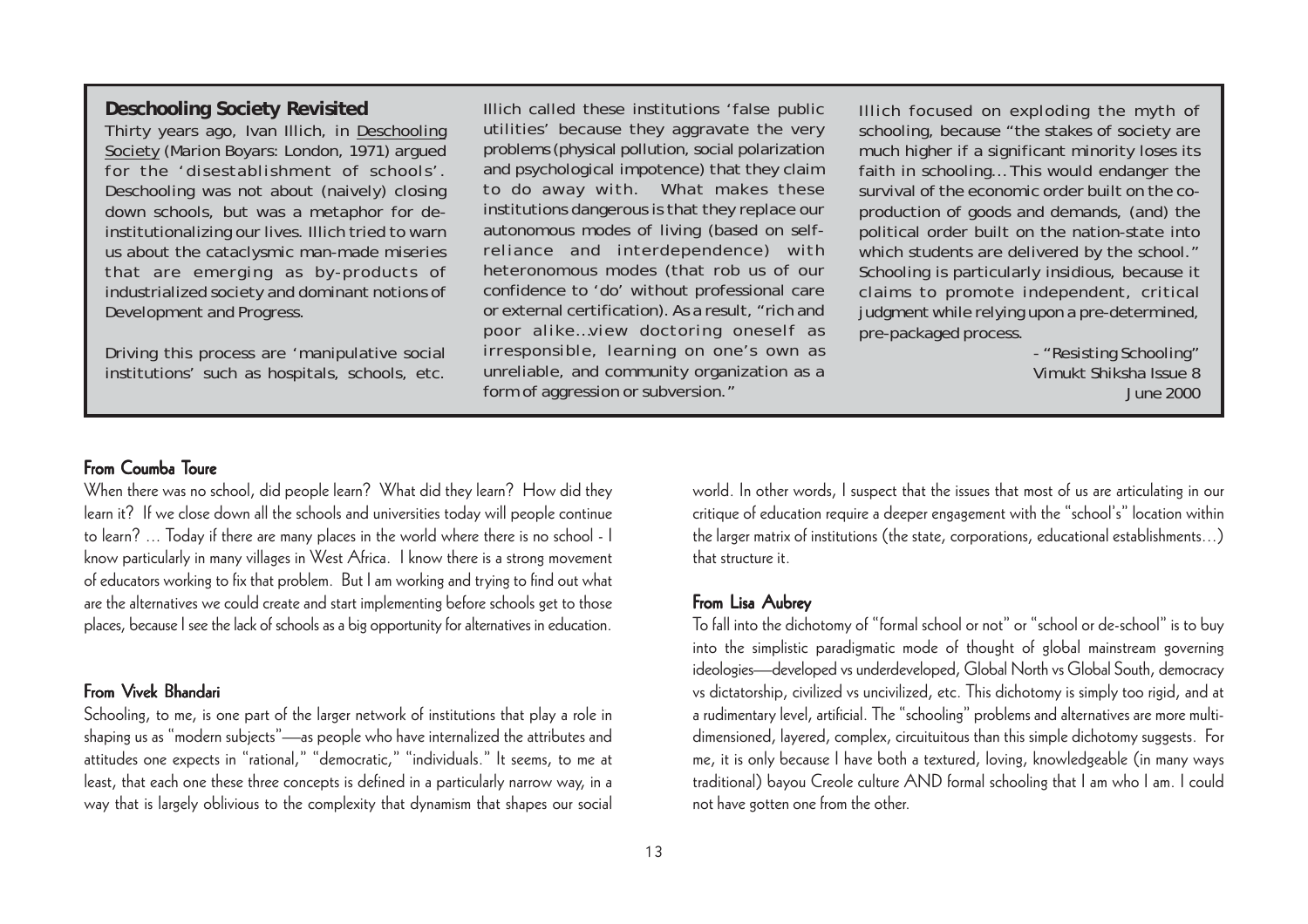In one of the Upanishads comes the story of a boy going to his guru and asking him: "Will you please teach me what is the nature of Reality? Will you teach me please what is the essence of Life, the meaning of Life, all the knowledge in your books?" The guru says: "I would love to help you, but look I am very old and I have these 200 cows. I need your help. They used to live in the forest. Would you take them away from the place that I am living, enter the deep forest, find a place where you will feel comfortable and live there till the 200 cows become 1000. While they are becoming 1000, you have to observe, interact with, and listen to everything that happens around you. Come back with the 1000 cows, then we shall see about your learning."

And the Upanishads proceeds to disclose how the young boy with 200 weak and lean cows goes far off into the forest having trusted the words of the sage. He lived there, nurturing the cows and being nurtured by them. For the process to be successful, he had to explore, dialogue and be with Nature. Over time, he started to understand the movement of the sun, the moon, the stars, the rivers, the trees, the birds, the living and growing patterns of the cows, the intelligence that they express. For him learning, working, playing and being/becoming became one.

And the Upanishad proceeds to tell us that when the young man went back to the guru's place with 1000 cows, his entire being radiated with the light of deep understanding. He was joyful, his face glowing, his eyes full of an inner peace and bliss. And the guru said: "Congratulations, you have learnt by yourself."

(shared by Manish Jain)

### **Redefining Guru**

Who are the inspirations in our lives?

# From Zaid Hassan

Typical teacher-student relationships are characterised by a power imbalance, that is, one has the knowledge, the other doesn't and requires the help of the teacher to acquire it. It isn't as if these relationships must necessarily involve a power imbalance, but rather we have accepted this imbalance for too long... how to build learning relationships that are not characterised by the power imbalance that almost always characterises learning from an 'expert' and that makes me wonder why we are so quick to give away this label of 'expert' to so many.

# From Maria Rortiz

My father is a very good "learning company" to me. From time to time we meet and we talk about the last things I learned, we discuss and reflect about them, we try to see in what point of my process I am, sometimes he tells me where can I find out more about something, who I could talk to. Then we say good bye and it is like after that I know what I want to read, what I want to explore more… if we see what one of the best "contributors" of my learning process does, is listen.

# From Vachel Miller

The big teacher in my life weighs about 10 kg and speaks his own indigenous language. His name is Galen, and he's our 8-month old son. My wife Sarah and I are sharing the adventure of parenthood. It's an amazing learning adventure, one that is challenging and changing my identity. We make up songs and look into each other's eyes. He likes to grab my glasses, pull them off my face, and chew on them. A message, perhaps, that it's less important to be reading books than being in direct contact with him, with the spontaneous and playful energy of life.

# From Zainab Bawa

I have come to realize that experience is the best teacher and that we can internalize some of life's most critical lessons when we have direct experiences. Also, if we have to effect changes in the system, sometimes, it is important to be in the system and see how your contemporaries and colleagues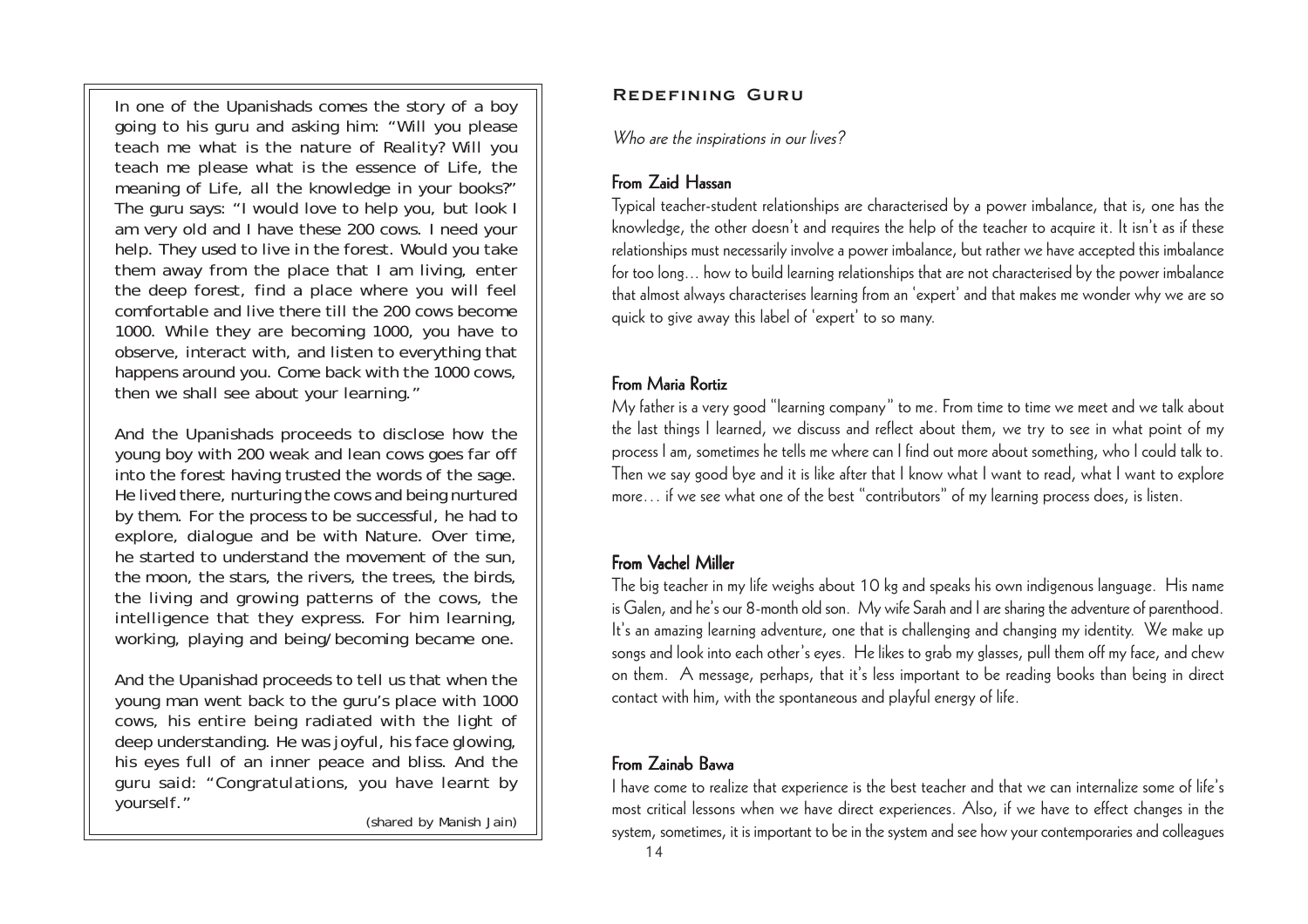are receiving it. I have also come to realize that even within the system, there are teachers who are understanding the importance of questioning and critical examination which they try to promote through their teaching methods.

# From Anil Gupta

We walk every six months through the villages in hot summer and cold winter, for 8-10 days as a part of shodh yatra (and next one is in Madurai from Dec 22 till 30, 2002) to learn, recalibrate our understanding and honour knowledge experts and green grassroots innovators at their door step. During one such yatra in Kutch, we met a shepherd who had about 500 sheep. I asked him a curiosity (which I thought was a smart one),"Will you be able to identify your sheep, if it got mixed with the herd of another shepherd??" He saw a paper in my hand. It was actually the route plan of shodh yatra. He asked me to give him that paper. I gave him that, not knowing what was in store for me. He looked at that paper and said, "To me, all the letters on this page look alike," and then laughed and started walking away.

# From Saima Gul

I learned a lot from illiterate women, and my experience of working with them always give me strength. The current shift of modernization is changing the values and family dynamics, but the women of interior areas are the caretakers of these values, managers of their house, working in the field of agriculture, providing treatment through indigenous herbs. But they are considered "illiterate" and seen as a burden on society.

# From Nitin Paranjape

In one of our learning fairs organised for community children of eight villages in the self-directed learning project, many interactive stalls have been organised by the children. The idea is to share their ideas, dialogue and learn. Children put up different stalls which is rich in experiments, games and media. I enjoy the day, as do the children who have come to the fair in large numbers. In the team sharing the general consensus is that the fair was a success. I ask myself what did I learn since the aim was to promote learning. Did I let my curiosity drive me towards learning how some of the tricks, experiments were put together by the children. Did I dialogue with the children and explore the process? I realised that my "good time" was actually a consumption of all that was on display in the stalls. I did not engage with any children, had a meaningful dialogue and let my relationship develop with any of them. I realised that I had lost an opportunity to learn from the children.

# From Ram Subramaniam

[I learned about] leadership from a rural dairy farm built and managed by a traditional community for over four decades near Madurai. 'Our chief-man's decision is final and we abide by whatever he decides,' said the group in their small alcove of a temple. They were in a meeting deciding some crucial issues for the community. Their village chief smiled and walked out for a tea. In his absence, most of the decisions were made, pronounced, instructions given for execution and people started dispersing! When there were a few left, he ambled back, 'Hey, but, how did you

"... On the other side we can say that Nuclear Bomb is the product of schooled minds. Corruption, nation states, arms race etc. are the products of schooled minds. Do you think that the sense of competition, fear of grading, burden of homework, tension of exams, keeping children in fear of punishment and greed of rewards that take place in schools, can produce great thinkers, practitioners and challenging personalities in our societies? Can you please imagine for few moments what is happening in the world? Who are involved in social injustices? Who created World Bank and IMF to suck the blood of poor through out the world? Who are behind the huge MNCs and what is their role? Who invented and are still producing nuclear and hydrogen bombs? You know what happened with the common people of Afghanistan and who did it? You don't think behind all this situation are the 'educated'people who have studied in the best schools of the world?"

- Arif Tabassum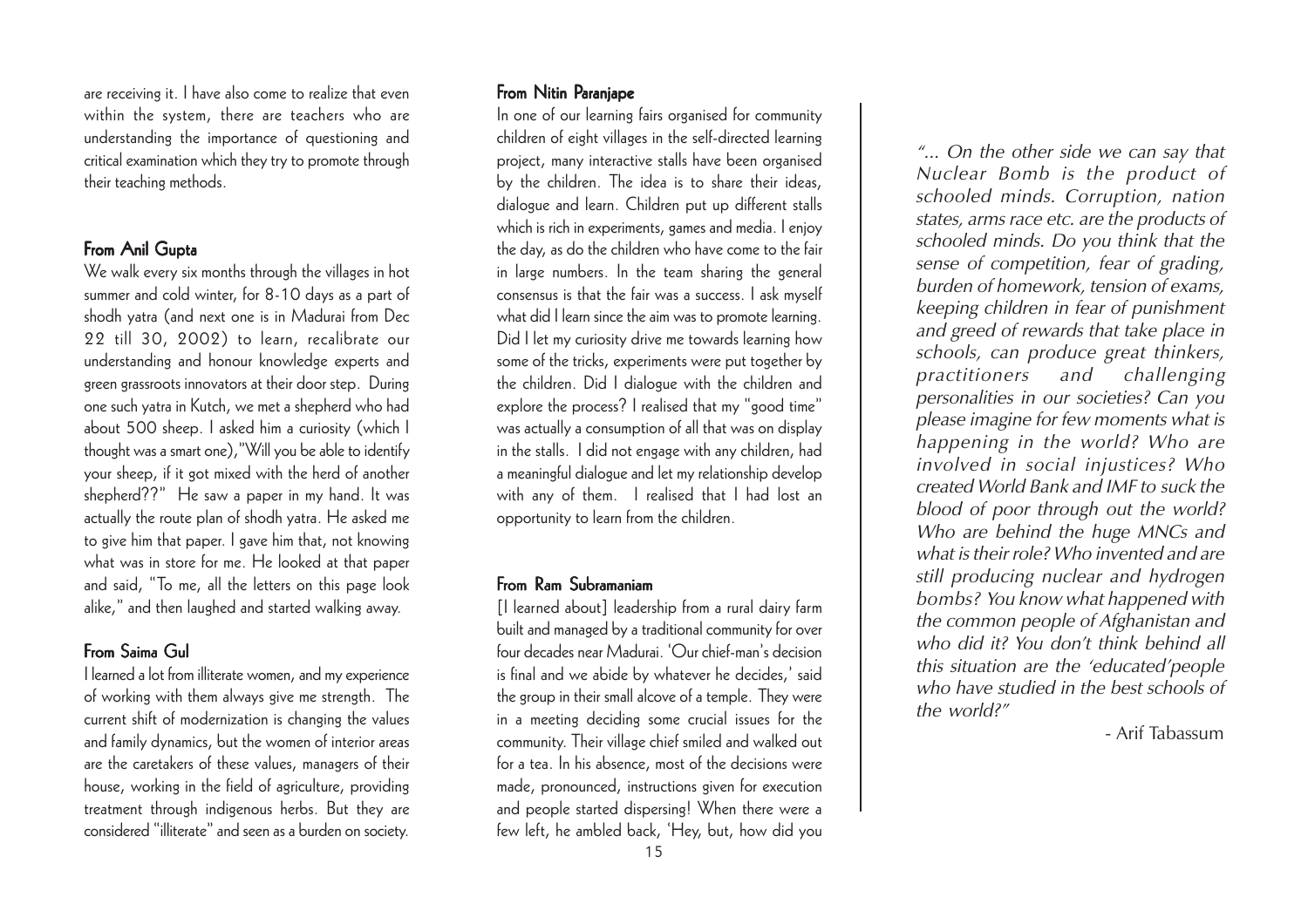"Day before yesterday my eight-year-old daughter was watching a comedy show on TV. One of the characters said, "Dad has just had the second and final heart attack." Immediately she became rather curious and as usual bombarded us with a series of questions: What is heart attack? Why is second heart attack final? How many heart attacks can we get?

Just as I struggled to answer her, came a fresh set of queries: Can we have heart attack while we are sleeping? Can we die while we are sleeping? I was really amazed by her ability to raise fresh questions and was almost envious of her ability to be fascinated by the most mundane incident/ object/happening and remain ever curious. AND THEN CAME A REMARK THAT HIT ME LIKE A BOLT FROM THE BLUE. She said to herself: 'It is so lucky to have heart attack and die in sleep. Then you don't have to get up next day and go to school.'"

Raj Sethia

"Today whatever I am good at, I don't feel like to give its credit to my schools. Theatre, trekking, mountaineering, badminton, writing, photography, folk dance etc etc, my schools were never interested in these things or they could not show me the way I needed."

Subhash Rawat

decide for him?' 'That is not a problem,' says the chief. 'We all think alike and know what is good for the community, how can we differ in our decisions?'! These are economically poor people, who built their management systems with their wisdom.

# From KB Jinan

Apart from issues of culture, creativity, employment, which of course are very important, I think for the so-called educated, the traditional craftspeople act as a mirror to see our own predicament. But we don't look, we don't see. Because our colonized mindsets are still looking at the west mesmerized and dazed. We don't see the writing on the wall. We cannot continue this life style by looting and plundering the mother earth. So the real function of these so called uneducated people is in helping us to find a way out of this situation. This can only happen if we go to them as learners with humility.

# From Sudhir Pattnaik

I started my 'education' in the city of Cuttack and put an end to it in the city of New Delhi. I have come across persons - some of them may have extraordinary in their 'teaching' - but I was always in search of a Teacher - a teacher who could help me in getting answers to my questions, who could help me to learn things that interest me and also who could stand by me, whenever I refused to learn something imposed on me or dictated to me. I never got such a teacher. At the end of my so-called education, I realised that I have seen only tutors in my life but not teachers. My real education started after I finished my 'education'. Let me tell you very honestly that the real teachers in my life have been the 'unschooled' ones who have never come anywhere nearer to the so called systems of education.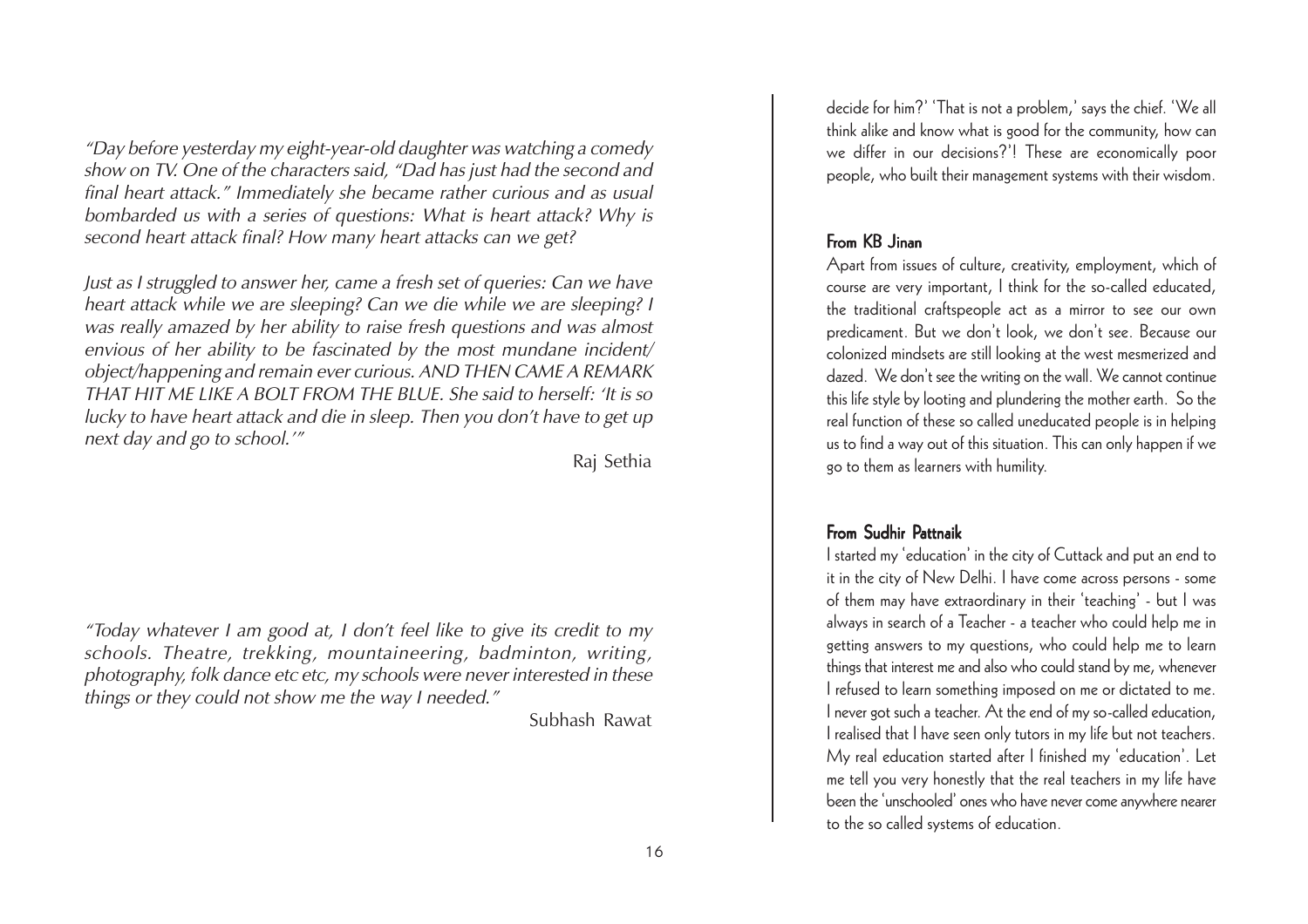

Growing up in an urban middle class environs, all through my formal schooling years, I was regarded as an ardent student – 'obedient', 'disciplined' and 'well-mannered'. Through all the praises and laurels, I always harboured a feeling of discomfort within, for everytime I wanted to say my own thoughts and go my own way, I was often discouraged and at times even rebuked for doing so. Much later in life, I realised that these very adjectives worked as a trap which left no scope for exploration and experimentation.

Anita Borkar

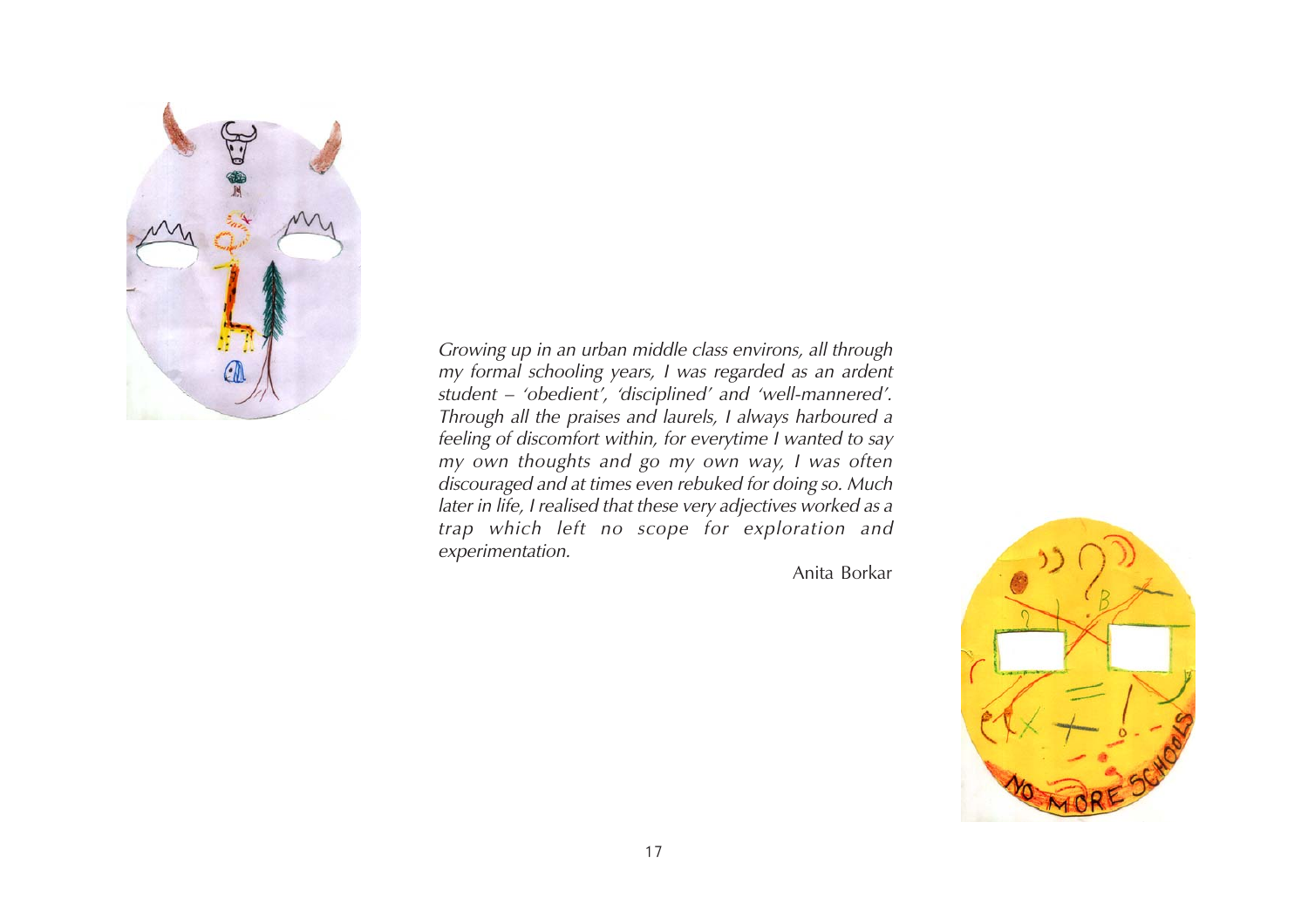"Since I belong to this region called Mewar (but was living away getting 'educated' in bigger cities like Jaipur and Delhi) I have also been trying to become a bit more fluent in the local boli (language) Mewari, so that I can more deeply appreciate the local reeti riwaz and parampara (vibrant traditions and lifestyle). I also realize that there is a very humbling feeling in knowing your local language, as it sometimes liberates you from the arrogance of knowing one single overpowering universally spoken language. It gives you a different kind of energy and allows you to look at life in many new ways. I have therefore been working with my friends on uncovering and unleashing the vast hidden possibilities and wisdom in Mewari that we truly need to counter Development."

Vidhi Jain

# MULTIPLE MODES OF EXPRESSION From Vachel Miller

Why are expressions important for learning societies? What are the challenges to them today?

### From Marianne Knuth

There is an enormous part of Unfolding Learning Societies that has to do with helping people return to themselves – whatever that means. To simply be allowed to explore who I am, what I bring to the world, and appreciating that (some of the students could not believe that the ability to listen to others could be something that could be called a gift, or the ability to dance and make music!). And then to link that to what my community actually is (including the natural habitat we find ourselves in), and what we bring to the world. This seems to be so key to helping people then open up to hope, and courage and creativity.

# From Manish Jain

Interacting with young people in Udaipur over the last several years, I have been seriously concerned by the weakness of school-going children and "educated" youth/parents to engage in symbolic forms of thinking – to interpret the world in different ways, to dig into the layers and layers of meaning behind stories/art/songs/proverbs/etc, to create our own meanings, to see things from multiple perspectives. This resulted in a serious loss of sensitivity, patience and imagination. I think that this black-and-white, linear, literal, superficial, etc. mind is a major challenge for unfolding learning societies.

I'm also fascinated by the integration of spirituality in education... Unfortunately, this wellspring of human wisdom has been totally cut out of the discourse on education. I'm looking forward to a lifelong effort to bring back poetry and theater and wisdom literature and other forms of human expression into the educational conversation, to balance the dependence on the dry and distant forms of knowledge that have all too often dried up the educational imagination.

# From Shilpa Jain

What I appreciated in all the stories told so far (both in the books and now on-line) is the sheer range of ways by which people see learning societies emerging in their very different contexts: dialogues, storytelling, theater, open space technology, appreciative inquiry, music, art, farming, personal expression, collective work, etc. This diversity I find inspiring for so many reasons. One because it stands in contrast to the very institutionalized 'reform' efforts — charity, schooling, literacy, advocacy, campaigns, petitions, marches, etc. Two because there is an appreciation for the unknown, for surprise, as to what will come out of them. Similarly, there is an urge to create and connect in these processes. They are not about control or engineering everyone to fit into some ideal Utopia (the unified nation, a 100% literate populace, etc.)

# Examples of Expressions

# From Jan Visser

Making music together with others, particularly at the level of a small ensemble like a quartet or a trio, I found to be an equally fascinating experience of learning together. As it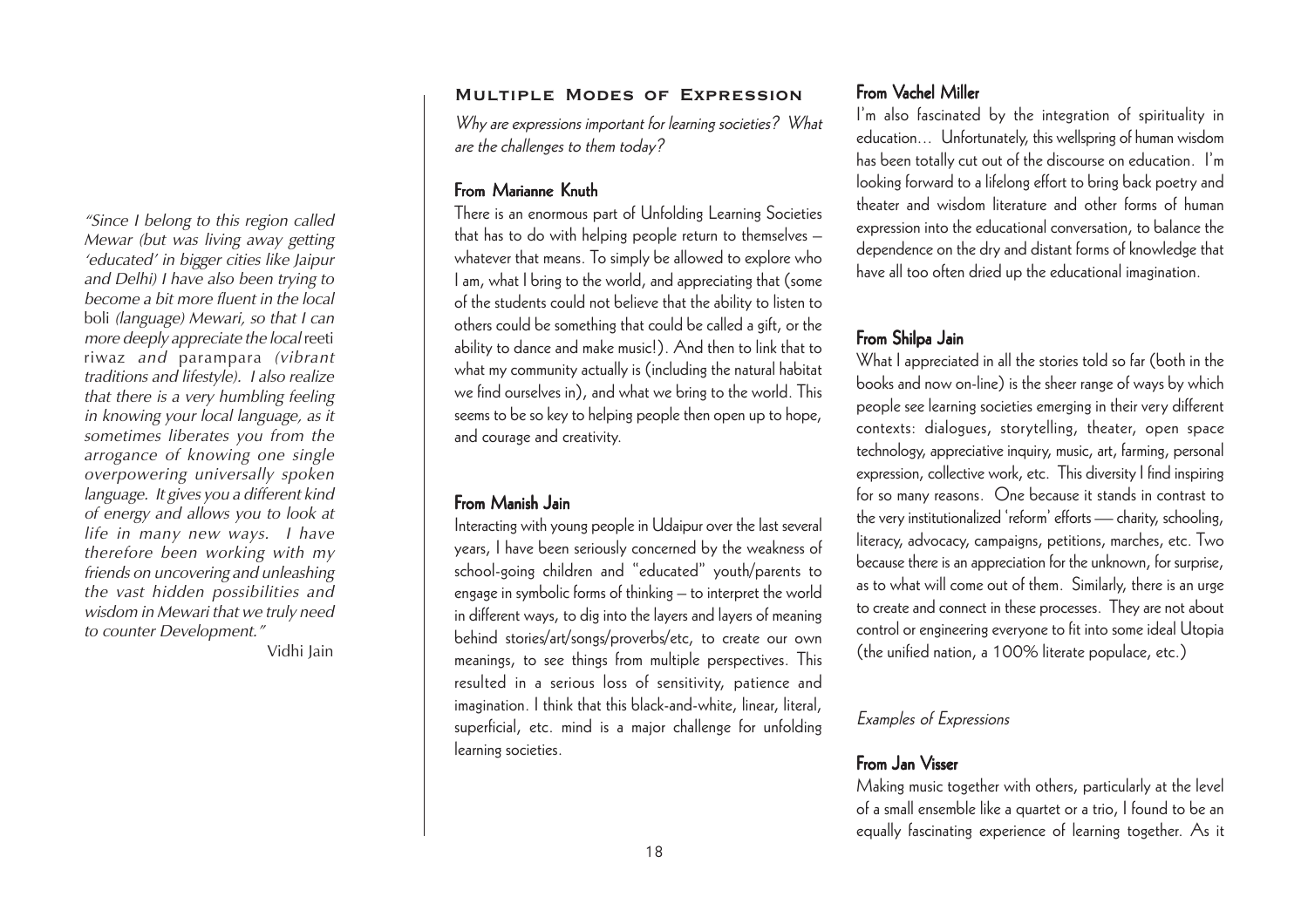concerns music, it involves dimensions of the existence that cannot be expressed by means other than music... what I am saying here may only make sense for those who have been able to engage in similar experience, like being part of a dance company, an art community, group of theater players.

#### From Munir Fasheh

For the past five years, I have been going through a fascinating learning/unlearning experience through my involvement with qalb el-umour, a magazine that embodies an approach, values and convictions different from what we are conditioned to. All the "ingredients" that are needed to produce the magazine are available to any group anywhere: living, doing, experiencing, reflecting, expressing, conversing, sharing, and friendship... Any one, together with a group of friends, can start working on producing an issue where they live. There are no copyrights and no editors-in-chief. There are no sections in the magazine; each contribution is a "whole" in itself, reflecting a part or an aspect of the life of the contributor. No voice is suppressed and no experience is ignored. There is no "right experience" and "wrong experience," and no meaning for success and failure. Every experience is an opportunity for learning... The "project" embodies a vision that springs from deepening our understanding of our own human experience, and from our attempts to make sense of it.

# From Arif Tabassum

Krastah: - Krastah was (somehow 'is') another participatory and collective learning approach, which was a woman-led collective activity. After the collection of wool from sheep, the whole women of the community would be invited to the home of that family and they would collectively start a process to make carpet from the wool. During this process, the life situation, social matters, and the problems and hurdles of the routine work were shared by women, which on one hand, created the learning opportunity from each other's experience, and on the other hand, kept them well informed about social events. Carpet making skill is also learned in this activity. This gathering also provides the creation/ recreation opportunity through folk songs, which was contributing to keep alive the local folk literature.

# From Linda Mbonambi

Every local dialogue during the planning process began with prayer, local artists performances, and was deliberately structured to ensure that participants were comfortable and at ease and able to express views. I recall that in one of the sessions, hundreds of people had come to debate and agree on the city budget. Community workers invoked the presence of the Divine at the meeting venue before deliberations, which resulted in people taking charge of the gathering — to the extent that what seemed to be a formal budget gathering broke into a song, ululation and dance, prior to the discussion on the city budget allocation...

"The creation of learning societies is part of the educational responses to the deepening crisis in our education systems. This crisis is a crisis of rigidity of objectives, contents, processes and systems of education; a crisis of both the internal and external inefficiency of state-controlled education systems.

The responses to the crisis should include the creative use of diversity to achieve unity of quality learning outcomes. As learners needs are diverse, so are the contexts and environments in which learning takes place. Creating enduring learning societies is an exercise in creating enabling and empowering conditions and environments for the exercise of the right and freedom to learn. Freedom to learn is freedom to question, to analyze, to imagine and to create. Udaipur must contribute to ensuring freedom to learn irrespective of time and place. Is this not the essence of learning societies?" Ekundayo Thompson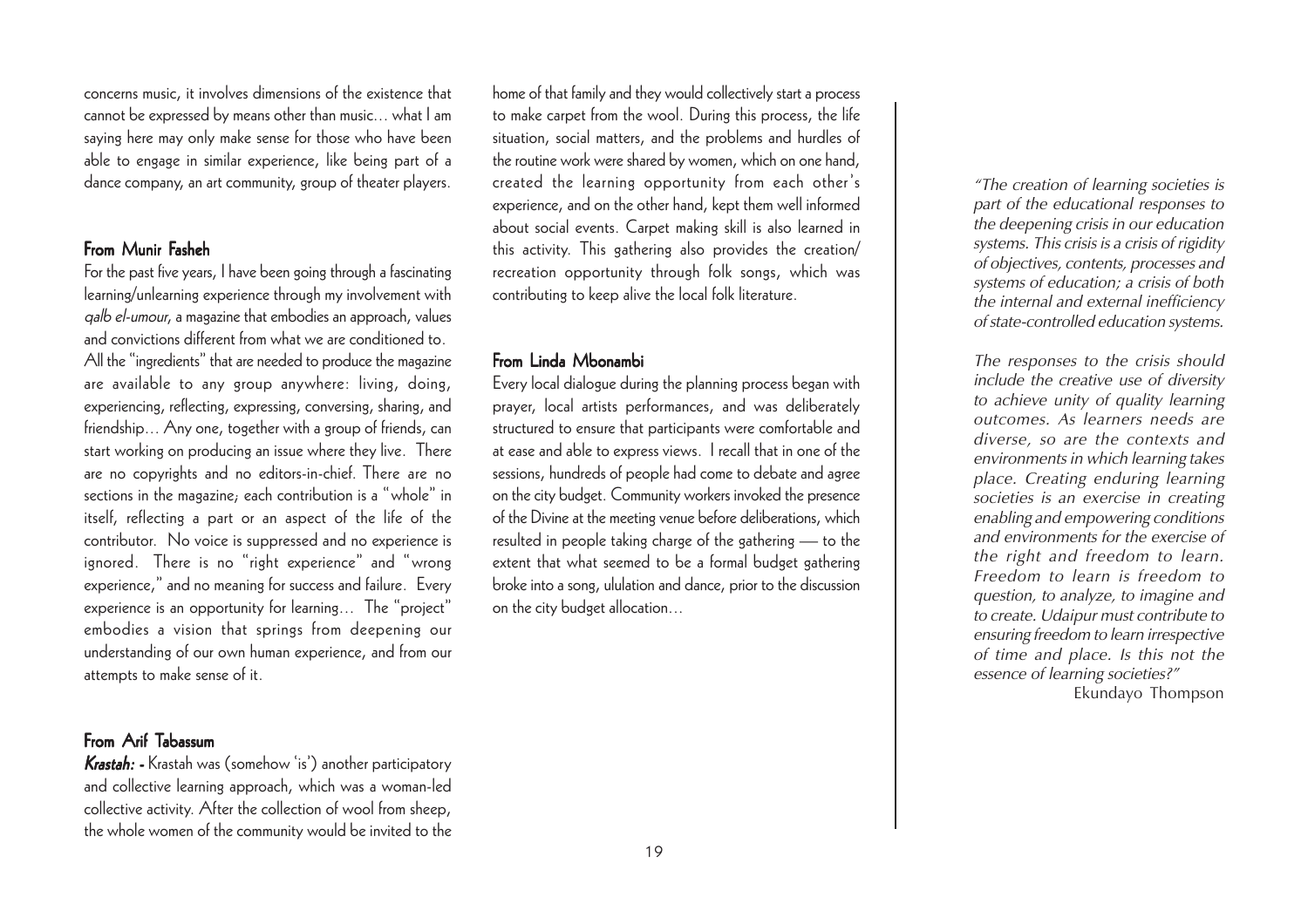#### **The Fifth Monk**

Once upon a time there were four teenage monks who, seeking enlightenment, sat by a riverbank in meditation and prayer. Years passed in quiet contemplation. One day a basket floated down the river with a crying baby inside. The monks waded into the river and rescued the baby. Soon more baskets with babies appeared, and the monks were frantic with action. Suddenly, three monks walked away, leaving a single monk to her rescue efforts.

Months later, the flow of babies stopped and the second monk returned. He explained that he had walked upstream to a village where, due to overpopulation and famine, the babies were being released downstream. There he raised the sufficient funds and established an orphanage to care for the babies. The problem was solved, and the two monks returned to meditation.

But soon thereafter the orphanage became overcrowded and the crisis recommenced. Years later the problem mysteriously stopped, and the third monk returned. She explained that, in an effort to get at the cause of the overpopulation problem, she had established a planned parenthood program. The problem was solved, and the three monks returned to meditation.

Unfortunately, years later, a downturn in the economy and a conservative trend in government funding resulted in termination of the program, and the crisis returned. Many years later, after much tumult and upset, and little meditation on the part of the monks, the problem once again mysteriously stopped, and the fourth monk returned. He explained that overpopulation was just one of a complex set of issues requiring

attention. He had worked to bring together those activists involved in all these issues into a single, social and political movement for progressive change. After years of effort, the movement successfully brought together and elected into office a powerful and effective liberal coalition. The problem was solved, and the four monks returned to meditation.

Tragically, four years later, the liberal coalition ran amuck of party politics and was voted from office by a conservative coalition. The baby crisis returned, and it seemed worse than ever. Or maybe it was just that the monks were now much older and weary from their years of effort.

In deep despair, the monks imagined that they needed to transform themselves and their society in some fundamental way, like a caterpillar changing into a butterfly. They, however, had no idea how to begin such a process. They invited leaders from around the country to come and sit with them in contemplation and dialogue. Magically, a collective spirit began to emerge in their gatherings that they began to call "the fifth monk." With her help and following her guidance, they began to catch glimpses of the butterfly within themselves and society. These images began to form a new story about who they were and how they were to live together. Simultaneously, new processes of healing and reconciliation emerged that helped them let go of old wounds and patterns and together create a fundamentally different society where the once inevitable and recurring problems of the past were now inconceivable. The four monks, now very old and grey, sat again by the river in quiet contemplation and ate chocolate and drank wine in honour of the fifth monk.

> - Tom Callanan (shared by Alok Singh)

#### **Reuniting Action with Reflection**

#### Bridging Our Divided Selves From Chandita Mukherjee

I identify a lot with the dichotomies of doing and understanding alluded to by many of the participants. Most of my working life has been a see-saw struggle to simultaneously analyse and synthesise. Because of the way my training got superimposed on my more "natural" self — If I'm telling a tale, I'm so much into that, that I can't analyse what it may mean. Yet if I get my critical faculties going, I get inhibited and can't tell the story any more.

# From Maria Glauser

Since I attend university I had to artificially divide my thoughts and praxis in two: what is said during the lessons about education, learning, doing research, values, techniques... and what I feel it is right.

# From Lisa Aubrey

My work with and about NGOs leaves me both optimistic and realistic — optimistic because there are people who are genuinely committed to making life better for all of us and who have given their lives to the struggle for development, equality, justice and peace…..and realistic because the powers-that-be play politricks (much of it called development programs) to ensure that the hegemonic dominance of the GN will not be threatened. As they have used slave trades, colonialism, neocolonialism, they will use SAPs, "free trade," "democratization," debt, "development," wars against Afghanistan, Iraq, you-picka-country to ensure that they sit on top of us at all costs. This is not the type of world in which I want to live.